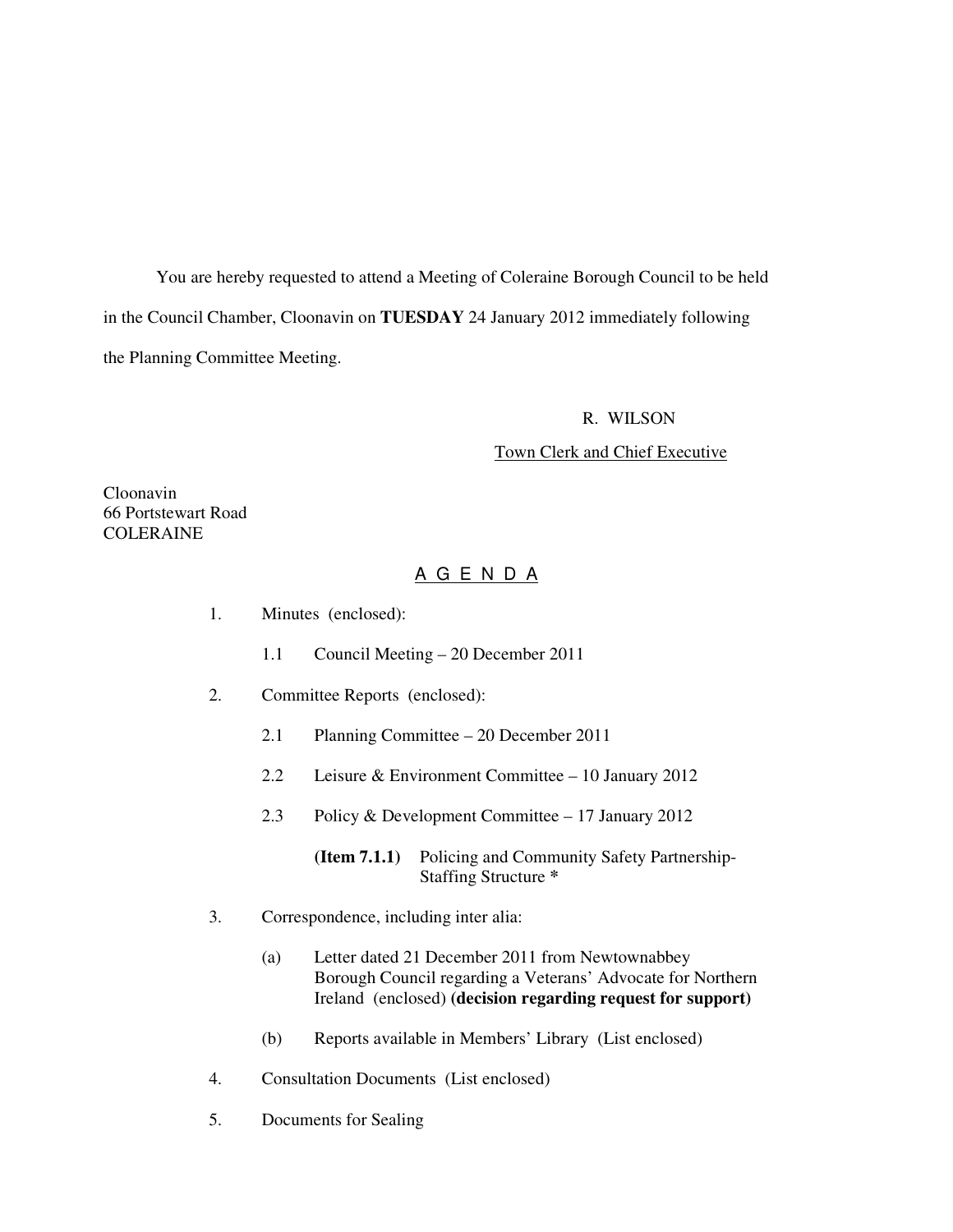#### **Enclosed for Information:**

- (i) Letter dated 05 December 2011 from the Department for Regional Development regarding Dualling of A26 (enclosed)
- (ii) Letter dated 14 December 2011 from Moyle District Council regarding Dualling of A26 (enclosed)
- (iii) Letter dated 05 January 2012 from the Office of the First Minister and Deputy First Minister regarding the Annual Report on Public Bodies and Public Appointments 2010/11
- **\* Recommended for consideration "In Committee".**

To: Each Member of Council 20 January 2012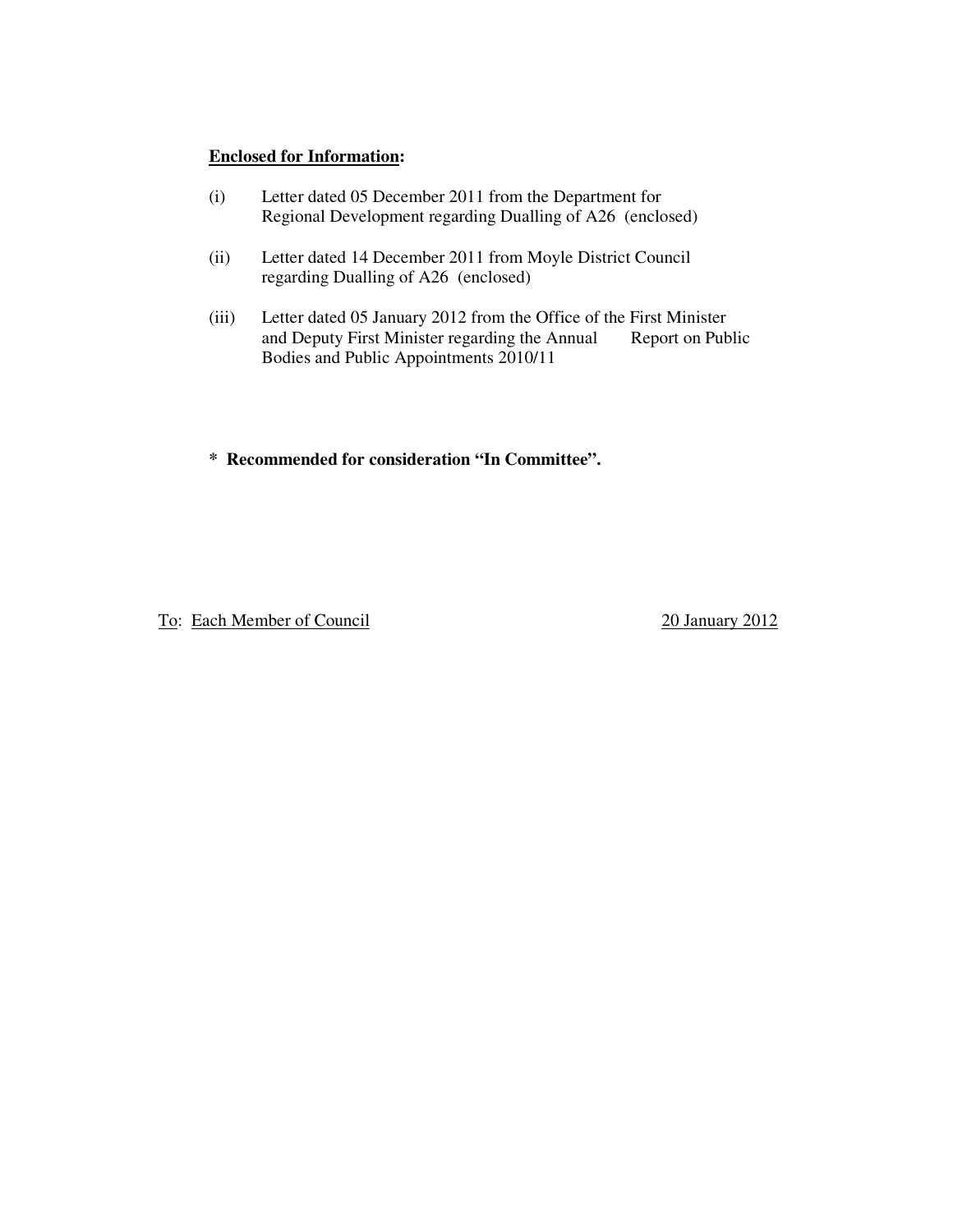## **COUNCIL MEETING**

# **20th December, 2011.**

| <b>Present:</b>                          | The Mayor, Alderman J. M. Bradley, in the Chair                                                                                                                                                                                                                                                                                                |                                                                                                                  |  |
|------------------------------------------|------------------------------------------------------------------------------------------------------------------------------------------------------------------------------------------------------------------------------------------------------------------------------------------------------------------------------------------------|------------------------------------------------------------------------------------------------------------------|--|
|                                          | The Deputy Mayor, Councillor W. A. King                                                                                                                                                                                                                                                                                                        |                                                                                                                  |  |
|                                          | <b>Aldermen</b>                                                                                                                                                                                                                                                                                                                                |                                                                                                                  |  |
|                                          | W. T. Creelman<br>M. T. Hickey (Mrs.)                                                                                                                                                                                                                                                                                                          | N. F. Hillis<br>W. J. McClure                                                                                    |  |
|                                          | <b>Councillors</b>                                                                                                                                                                                                                                                                                                                             |                                                                                                                  |  |
|                                          | C. S. Alexander (Ms.)<br>C. Archibald<br>D. D. Barbour<br>Y. Boyle (Ms.)<br>A. S. Cole<br>G. Duddy                                                                                                                                                                                                                                             | <b>B.</b> Fitzpatrick<br>R. J. Holmes<br>R. A. Loftus (Mrs.)<br>W. McCandless<br>D. McClarty<br>G. L. McLaughlin |  |
| <b>Officers in</b><br><b>Attendance:</b> | A. McQuillan<br>M. Fielding<br>Town Clerk and Chief Executive, Corporate Director of<br>Environmental Services, Corporate Director of Leisure and<br>Development, Head of Performance, Policy and Governance, Head<br>of Development Services, Acting Head of Finance, Tourism<br>Manager (Items $1.0 - 14.2.1$ ) and Administrative Assistant |                                                                                                                  |  |
| Apologies:                               | Councillors Mrs. Fielding and Harding                                                                                                                                                                                                                                                                                                          |                                                                                                                  |  |

#### **1.0 MAYOR'S REMARKS**

#### **1.1 Sports Person of the Year Award**

The Mayor encouraged all the people of the Borough to support the nomination of Darren Clarke as Sports Person of the Year 2011, especially as he had been an excellent ambassador for the Coleraine Borough and for Northern Ireland. The voting address could be found on Council's website.

#### **1.2 Condolences**

The Mayor extended condolences to the families of the late Mr. Colin McLiester and the late Mr. Christopher Connor, on the untimely deaths of both men over the holiday season.

A minute's silence was observed in tribute to the memory of the deceased,

## **2.0 MINUTES**

The Minutes of the Council Meeting of  $22<sup>nd</sup>$  November, 2011 were confirmed and signed.

Matters arising: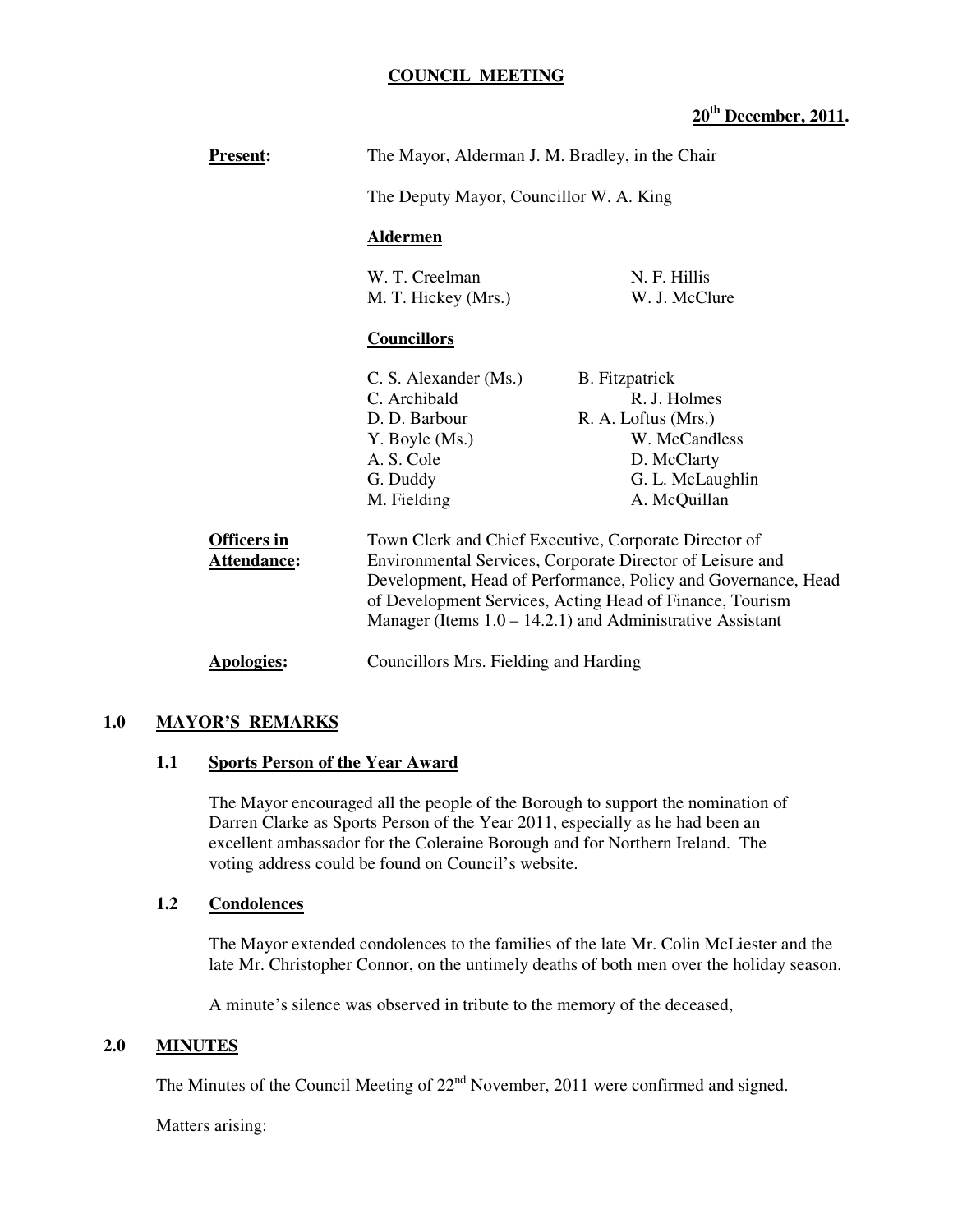#### **2.1 Attendance**

The minutes would be amended to show Councillor Ms. Alexander's attendance at the meeting.

# **2.2 The Private Tenancies (NI) Order 2006 – Seacoast Road, Downhill**

 In response to a Member's request, the Corporate Director of Environmental Services updated Council on the outcome of the Court Case on this issue. He advised that Environmental Health Officers needed to establish if recent works carried out by the landlord were sufficient to satisfy legal requirements. A report would be brought to the Leisure and Environment Committee in January.

Following discussion it was proposed by Councillor McClarty:

That Council acts to ensure the welfare of Mr. McCarter over the coming weeks.

The proposal failed to find a seconder.

# **3.0 COMMITTEE REPORTS**

# **3.1 Planning Committee**

The Chairman, Alderman McClure, moved the adoption of the Planning Committee Report; this was duly seconded by Alderman Creelman and agreed.

### **3.2 Leisure and Environment Committee**

 The Chairman, Councillor Cole, moved the adoption of the Leisure and Environment Committee Report; this was duly seconded by Alderman Creelman.

Matters arising:

# 3.2.1 Review of Caravan Parks

It was agreed that this item be discussed 'In Committee' at the end of the meeting.

# **4.0 NOTICE OF MOTION**

The undernoted Notice of Motion was proposed by Alderman McClure and seconded by Councillor Ms. Boyle:

"I call on this Council to fiercely resist any attempt to remove Accident and Emergency Services from the Causeway Hospital, Coleraine, because of the danger in which any such move would place the residents and visitors within the wide area currently serviced by the Hospital, including Ballycastle and Ballymoney. It is unthinkable that there should not be adequate Emergency Services to cater for the Triangle area and large swathes of North Antrim which would be exasperated by the huge influx of visitors to the North Coast in the summer months."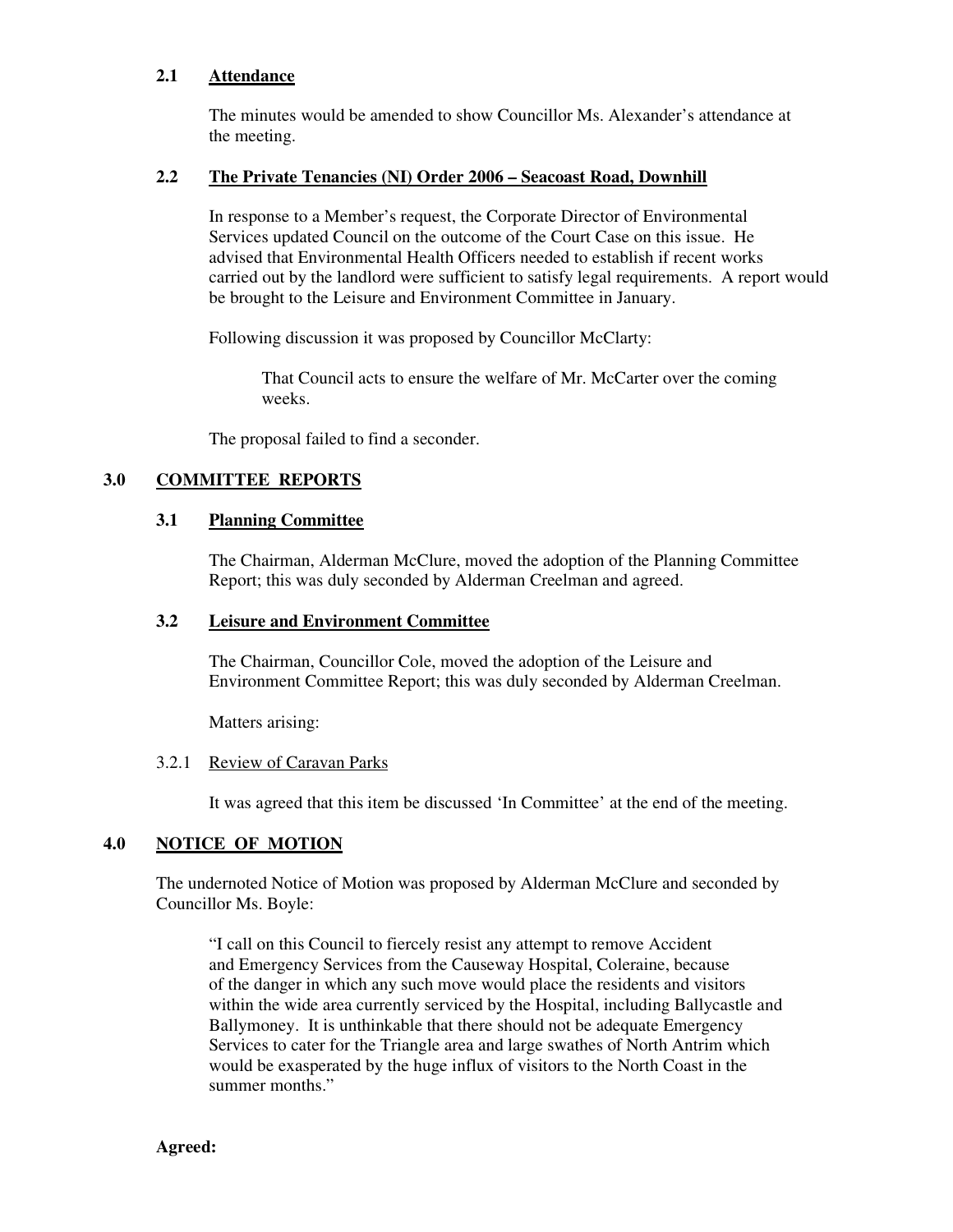It was agreed unanimously that the proposal be carried.

Further, on the proposal of Councillor McClarty and seconded by Alderman Mrs. Hickey, that a cross-party delegation of all parties and independents be convened to meet with the Minister.

 Members noted that MLAs would meet with the Chief Executive of the Northern Health and Social Services Trust on  $6<sup>th</sup>$  January, 2012. Representatives of the Trust would also meet with Council at the end of January 2012 following which the Town Clerk and Chief Executive would formulate a lobbying strategy to incorporate suggestions made by Members.

# **5.0 IN COMMITTEE**

It was agreed that a number of issues arising from reports would be addressed 'In Committee' at the end of the meeting.

# **6.0 ENVIRONMENTAL SERVICES' REPORT**

 Consideration was given to the Report of the Corporate Director of Environmental Services (previously supplied).

Matters arising:

# **6.1 Welfare of Animals Act (NI) 2011 – Implementation Arrangements**

Consideration was given to information on this topic as contained in the report.

#### **Agreed:**

 That Council endorses the Lead Council model to the implementation of The Welfare of Animals Act (NI) 2011. Ballymena Borough Council to act as the Lead Council for the cluster of ten councils within the Northern Group area.

#### **7.0 DEVELOPMENT SERVICES' REPORT**

Consideration was given to the Report of the Corporate Director of Leisure and Development (previously supplied).

Matters arising:

#### **7.1 Investors in People**

Consideration was given to information on the Investors in People scheme, as contained in the report.

In response to a Member's request, the Head of Development Services would provide further information on businesses which had achieved accreditation, for consideration at a future meeting.

#### **Agreed:**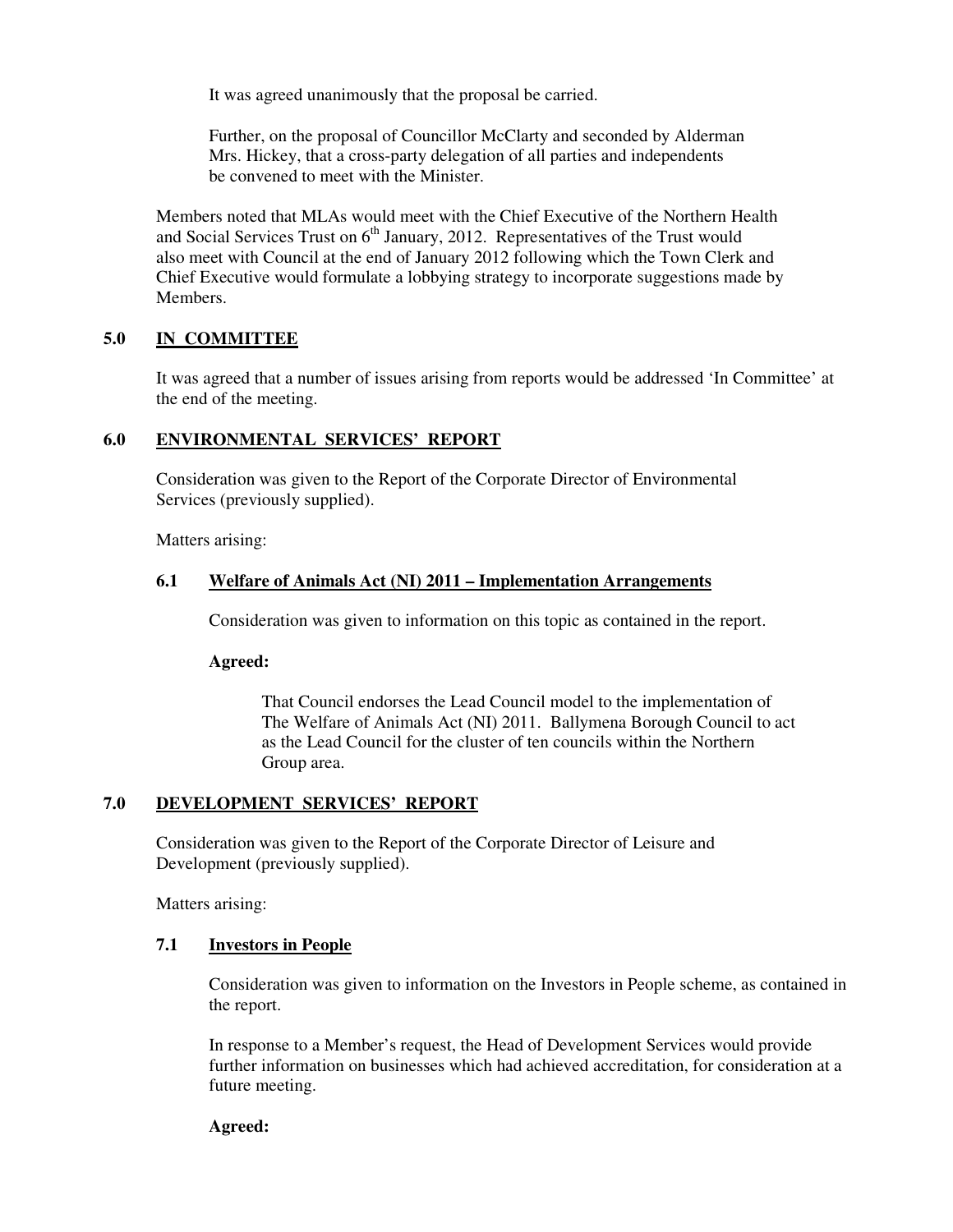That the issue be deferred for the provision of further information.

## **7.2 Social Investment Fund**

Consideration was given to the draft response to the public consultation on the proposed delivery options for the new Social Investment Fund (previously supplied) which had been agreed by the Northern Ireland Executive in March 2011.

### **Agreed:**

That a response be submitted to the Social Investment Fund as outlined with the inclusion of Members' views.

# **7.3 Village Renewal Co-ordinator**

Members noted information on the Village Renewal Programme along with a request for contribution to the scheme, as outlined in the report.

#### **Agreed:**

That Council contributes towards the Village Facilitation Programme for the next eighteen month period to the value of £1,179.24.

 During a period of discussion the Head of Development Services answered Members' questions and agreed to provide information requested.

# **7.4 Interreg IV – Inland Waterways**

Following submission of an application to the Special EU Programmes Body (SEUPB) by the North East Partnership (NEP), an award of  $\pounds$ 1.32 million had been achieved. As one of six partners in the NEP, Council had now received a Letter of Offer to cover 100% funding for an Environmental Improvement Scheme in Kilrea to the sum of £303,931.

# **Agreed:**

That Council accepts the Letter of Offer from NEP.

 In response to a Member's request the Head of Development Services would distribute further detail of the scheme.

Thanks were extended to Officers for the work put into this project.

# **7.5 Policing and Community Safety Partnerships**

A letter had been received from the NI Policing Board regarding nominations for inclusion on a selection panel for the appointment of Independent Members to the new Partnership. Training for the selection panel would be held in January.

#### **Agreed:**

That a report be brought to the January meeting of the Leisure and Environment Committee.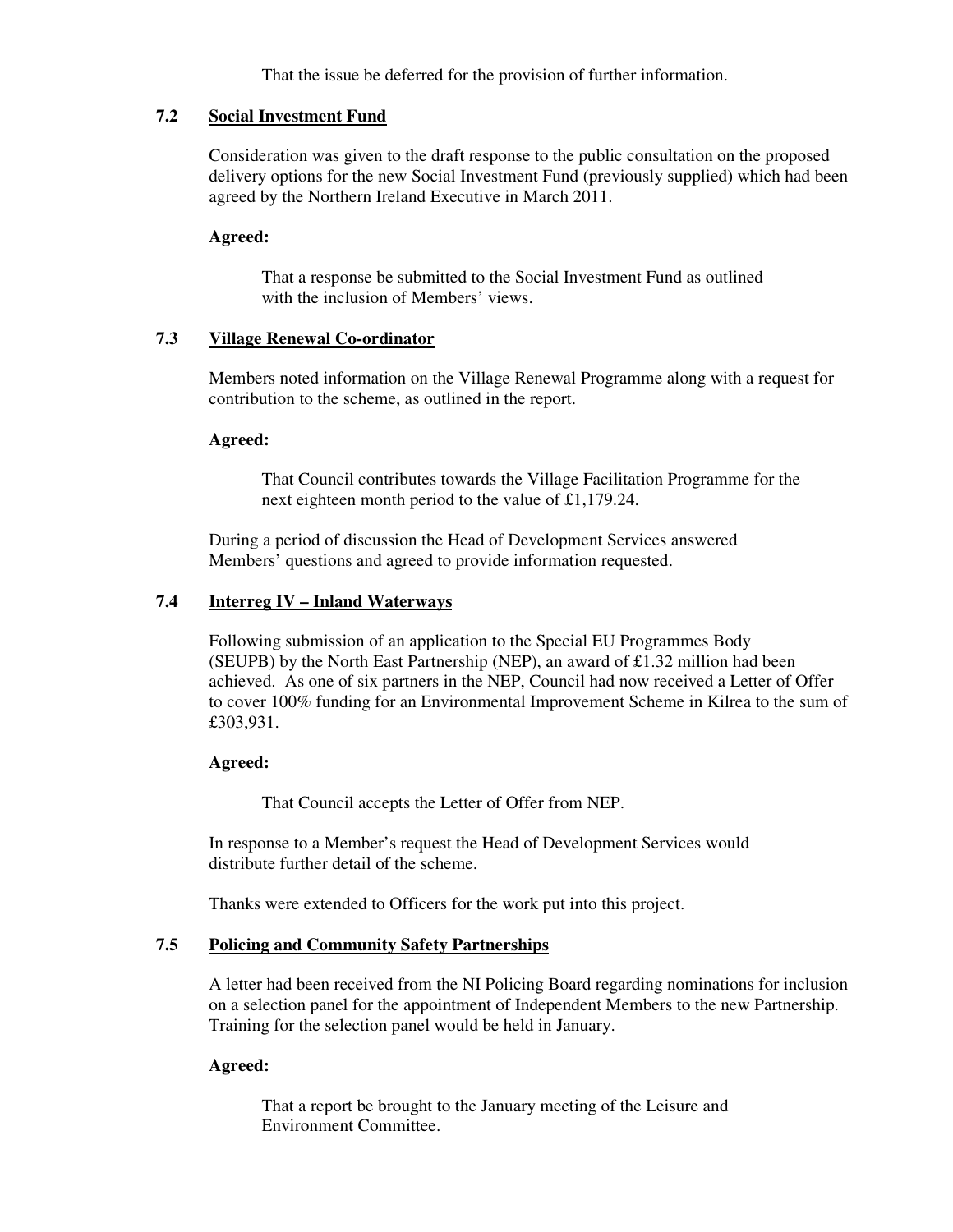# **7.6 For Information**

Members noted information on the following topics, as contained in the report:

- Business Improvement Districts (BIDS) and Diary Date  $-18<sup>th</sup>$  January, 2011.
- North East Peace III Programme (2011-2013).
- **Community Safety.**
- **Good Relations.**
- **Community Development.**
- Business Support Events.

# **8.0 CHIEF EXECUTIVE'S REPORT**

Consideration was given to the Report of the Town Clerk and Chief Executive (previously supplied).

Matters arising:

# **8.1 Finance**

8.1.1 Cheque Signatories

# **Agreed:**

That Mr. Richard Baker be authorised to sign cheques drawn on all Council bank accounts.

# 8.1.2 For Information

Members noted information on the following topics, as contained in the report:

- Financial Statement as at  $30<sup>th</sup>$  September, 2011.
- **E** Accounts.
- **Election Costs.**

# **8.2 Administrative Services**

#### 8.2.1 Causeway Older Active Strategic Team (COAST)

An invitation had been received for one Member of Council to sit on the COAST Strategic Partnership.

# **Agreed:**

On the proposal of Councillor Barbour and seconded by Councillor King, that Alderman McClure be nominated.

# **8.3 Human Resources**

8.3.1 Annual Report on Staff Absence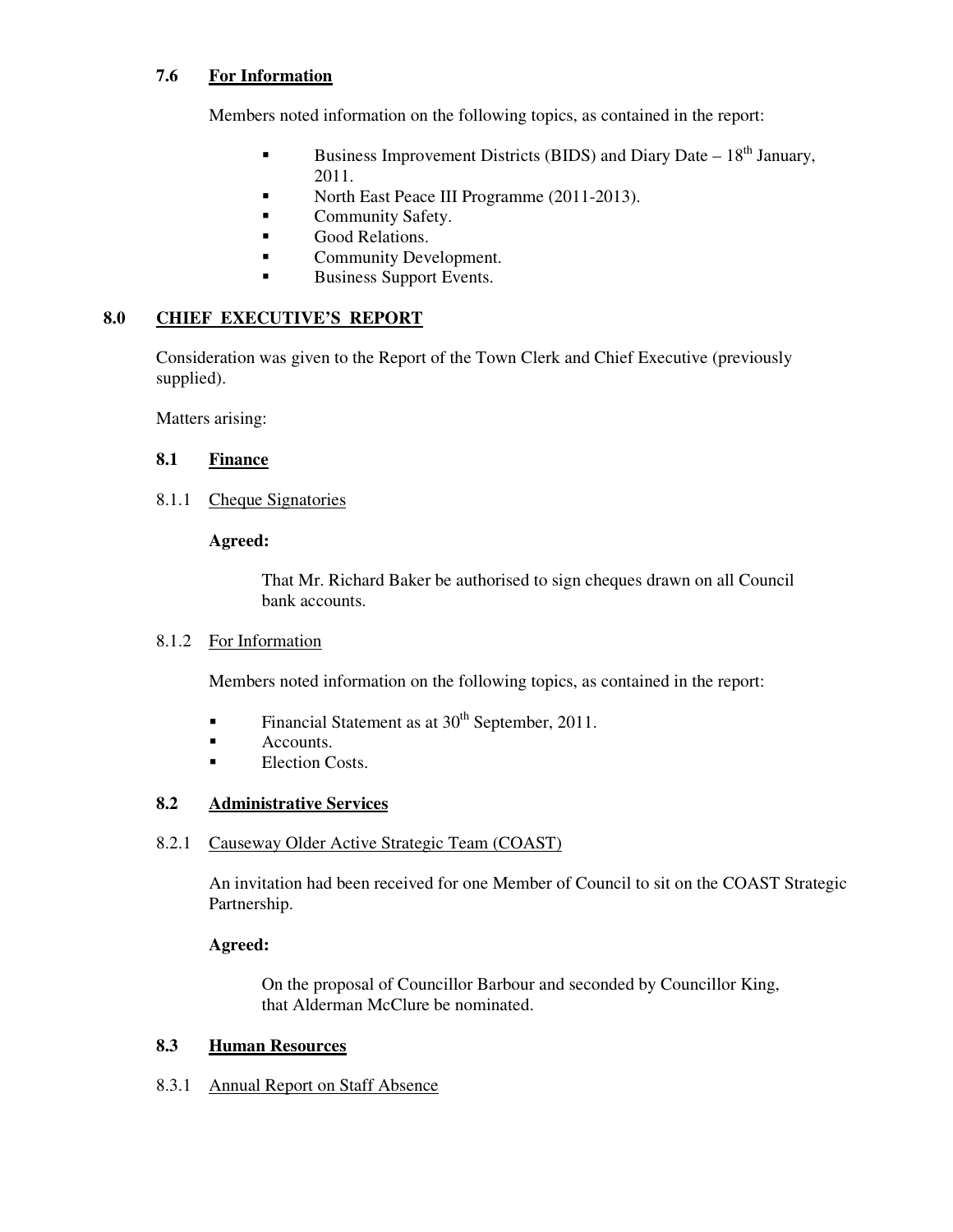Members noted information on the annual report on staff absence, as contained in the report.

### **8.4 Public Relations**

Members noted the Forecast of Key Council Events: December 2011 to January 2012, as contained in the report.

# **9.0 CONSULTATION LIST**

Details of consultation documents received were noted (previously supplied).

 Any Member who wished to make a response was asked to contact the Head of Performance, Policy and Governance before the due date for comments as detailed in the report.

# **10.0 REVIEW OF OFF-STREET PARKING CHARGES FOR PREVIOUSLY FREE CAR PARKS**

Read letter dated 6<sup>th</sup> December, 2011 from Roads Service (previously supplied) advising that the Department had decided to proceed with the introduction of charges.

# **11.0 NORTHERN BANK - CHANGES IN COLERAINE BOROUGH AREA**

Read email dated 2<sup>nd</sup> December, 2011 from Northern Bank (previously supplied) advising that the Portrush and Portstewart branches would close on 9<sup>th</sup> March, 2012. Members expressed disappointment at the decision.

### **12.0 DOCUMENTS TABLED**

Members noted the list of documents which had been made available in the Members' Library (previously supplied).

# **13.0 DOCUMENTS FOR SEALING**

Resolved:

That the following documents be sealed:

| 1.             | Leases (in duplicate)  | Council and William Magee and                                                         |
|----------------|------------------------|---------------------------------------------------------------------------------------|
|                |                        | Stephen Smith - Ballyrashane                                                          |
|                |                        | Reservoir, Creamery Road, Coleraine.                                                  |
| 2              | Licence (in duplicate) | Council and Ramore Restaurants Ltd.<br>- area of ground at Harbour Road,<br>Portrush. |
|                |                        | Council Officer – car purchase.                                                       |
| 3              | Agreement              |                                                                                       |
|                |                        | Grant of Right of Burial – Deeds                                                      |
| $\overline{4}$ | <b>Cemetery Titles</b> | Register Nos. $3824 - 3834$ inclusive:                                                |
|                |                        | Agherton                                                                              |
|                |                        | 2<br><b>Ballywillan</b>                                                               |
|                |                        | Coleraine                                                                             |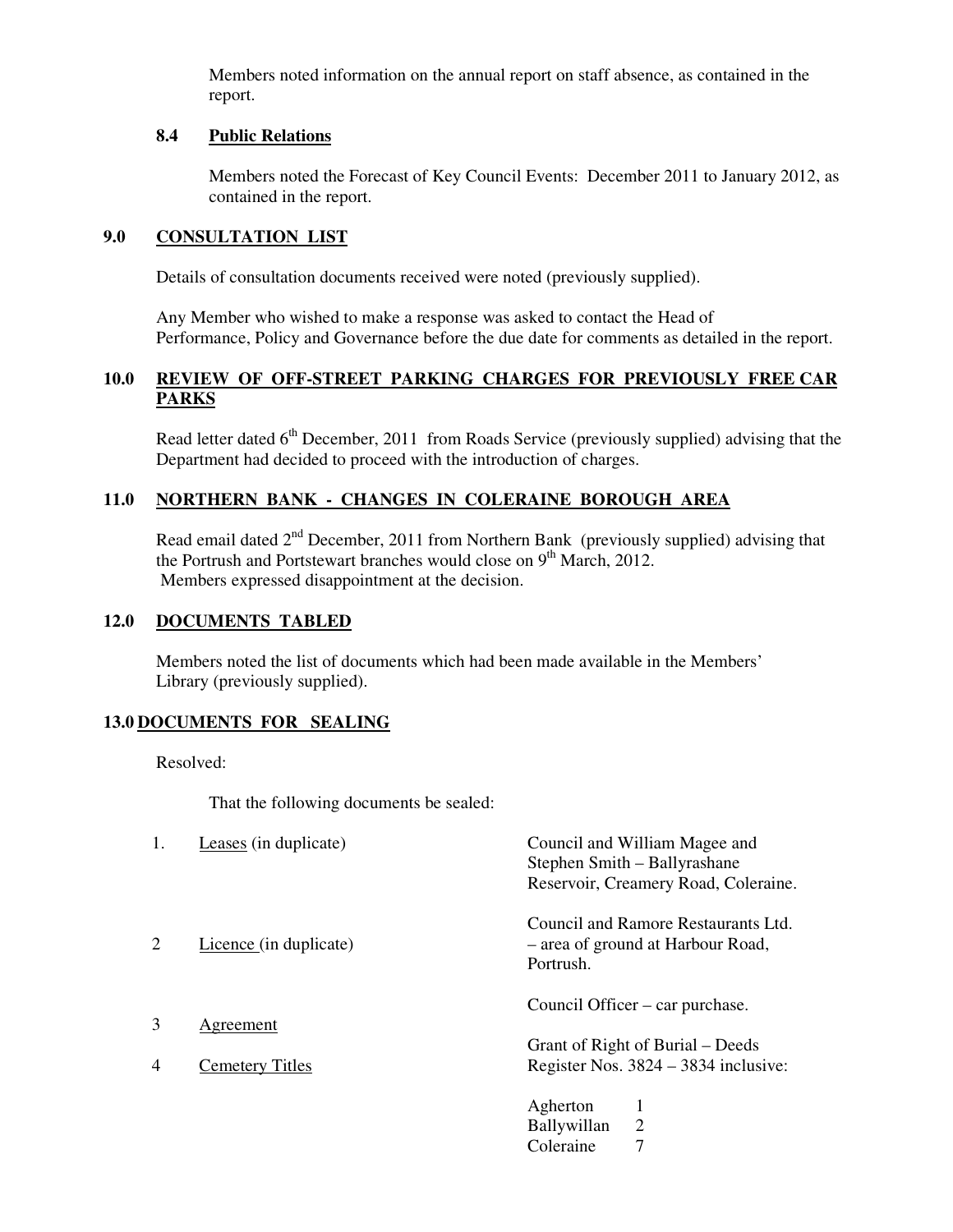Kilrea 1<br>Portstewart 0 Portstewart

Advanced Deeds Register Nos. 0293 and 0294:

Agherton 1 Portstewart 1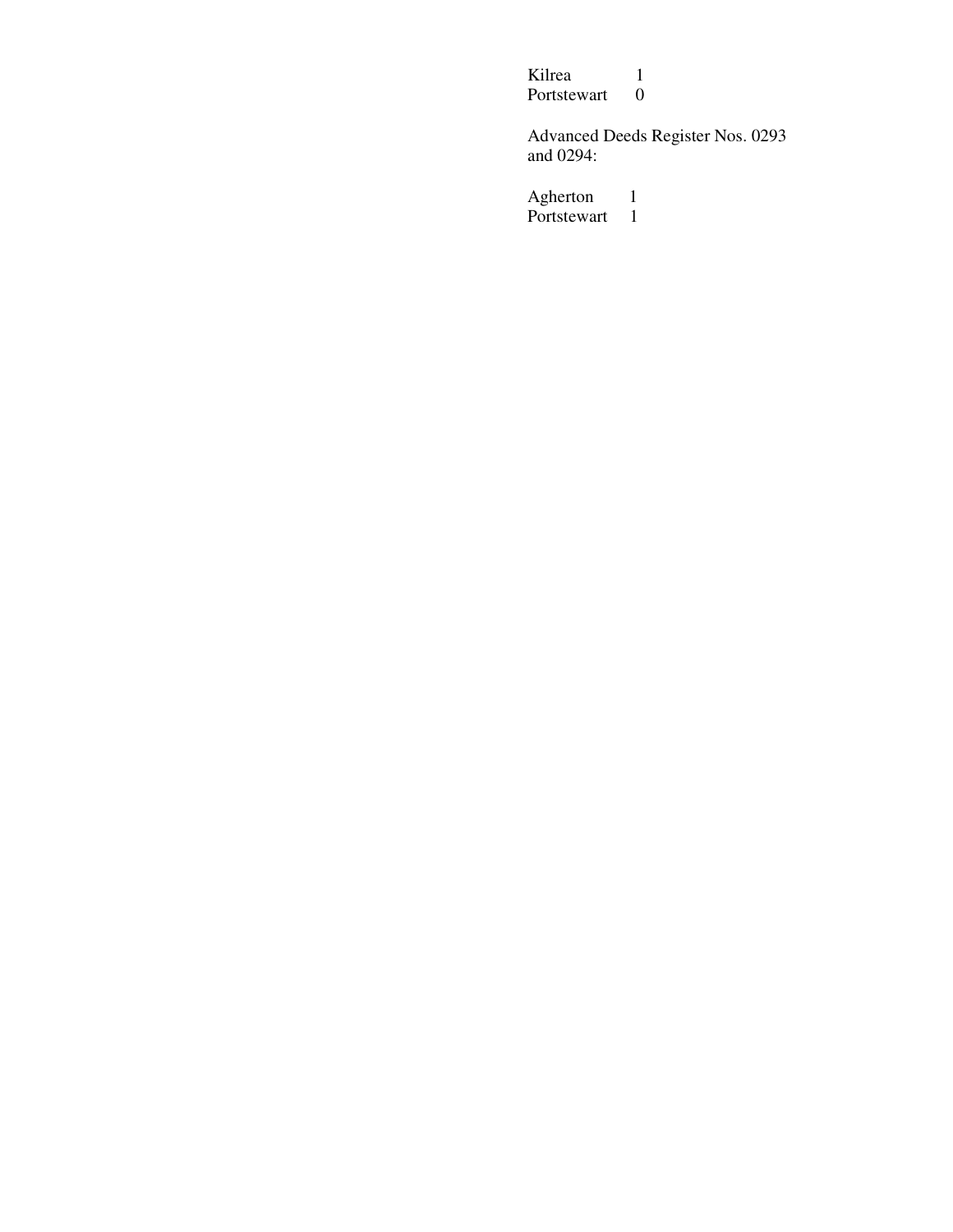# **PLANNING COMMITTEE**

# **20th December, 2011.**

| <b>Present:</b>                   | Alderman W. J. McClure in the Chair                                                                                                                                                                                                                                            |                                                                                                                                                         |  |
|-----------------------------------|--------------------------------------------------------------------------------------------------------------------------------------------------------------------------------------------------------------------------------------------------------------------------------|---------------------------------------------------------------------------------------------------------------------------------------------------------|--|
|                                   | The Mayor, Councillor J. M. Bradley<br>(Items $2.8 - 4.1$ )                                                                                                                                                                                                                    |                                                                                                                                                         |  |
|                                   | The Deputy Mayor, Councillor W. H. King                                                                                                                                                                                                                                        |                                                                                                                                                         |  |
|                                   | <b>Aldermen</b>                                                                                                                                                                                                                                                                |                                                                                                                                                         |  |
|                                   | W. T. Creelman<br>N. F. Hillis<br>M. T. Hickey (Mrs.)                                                                                                                                                                                                                          |                                                                                                                                                         |  |
|                                   | <b>Councillors</b>                                                                                                                                                                                                                                                             |                                                                                                                                                         |  |
|                                   | C. S. Alexander (Ms.)<br>C. Archibald<br>D. D. Barbour<br>Y. Boyle (Ms.)<br>A. S. Cole<br>G. Duddy<br>M. Fielding<br><b>B.</b> Fitzpatrick                                                                                                                                     | R. J. Holmes<br>(Items $2.2 - 4.1$ )<br>R. A. Loftus (Mrs.)<br>(Items $2.2 - 4.1$ )<br>W. McCandless<br>D. McClarty<br>G. L. McLaughlin<br>A. McQuillan |  |
| Also in<br>Attendance:            | Representative from the Planning Service – Mr. P. Duffy                                                                                                                                                                                                                        |                                                                                                                                                         |  |
| <b>Officers in</b><br>Attendance: | Corporate Director of Environmental Services (Items 2.8 –<br>4.1), Head of Performance, Policy and Governance<br>(Items 2.0 - 4.1), Principal Administrative Officer, Principal<br>Environmental Health Officer, Acting Head of Finance and<br><b>Administrative Assistant</b> |                                                                                                                                                         |  |
| <b>Apologies:</b>                 | Councillors Mrs. Fielding and Harding                                                                                                                                                                                                                                          |                                                                                                                                                         |  |

# **1.0 WELCOME**

The Chairman welcomed everyone to the Meeting

# **2.0 PLANNING APPLICATIONS**

A list of thirty-two applications was presented for consideration (previously supplied).

# **Applications Deferred from Previous Meeting**

| 2.1 | Application No. D1             | The opinion of the Planning Service was to    |
|-----|--------------------------------|-----------------------------------------------|
|     | C/2011/0054/F                  | approve.                                      |
|     | Demolition of existing         |                                               |
|     | dwelling and construction of 3 | It was proposed by Councillor Ms. Alexander,  |
|     | no. two bedroom apartments     | seconded by Councillor Hillis and agreed with |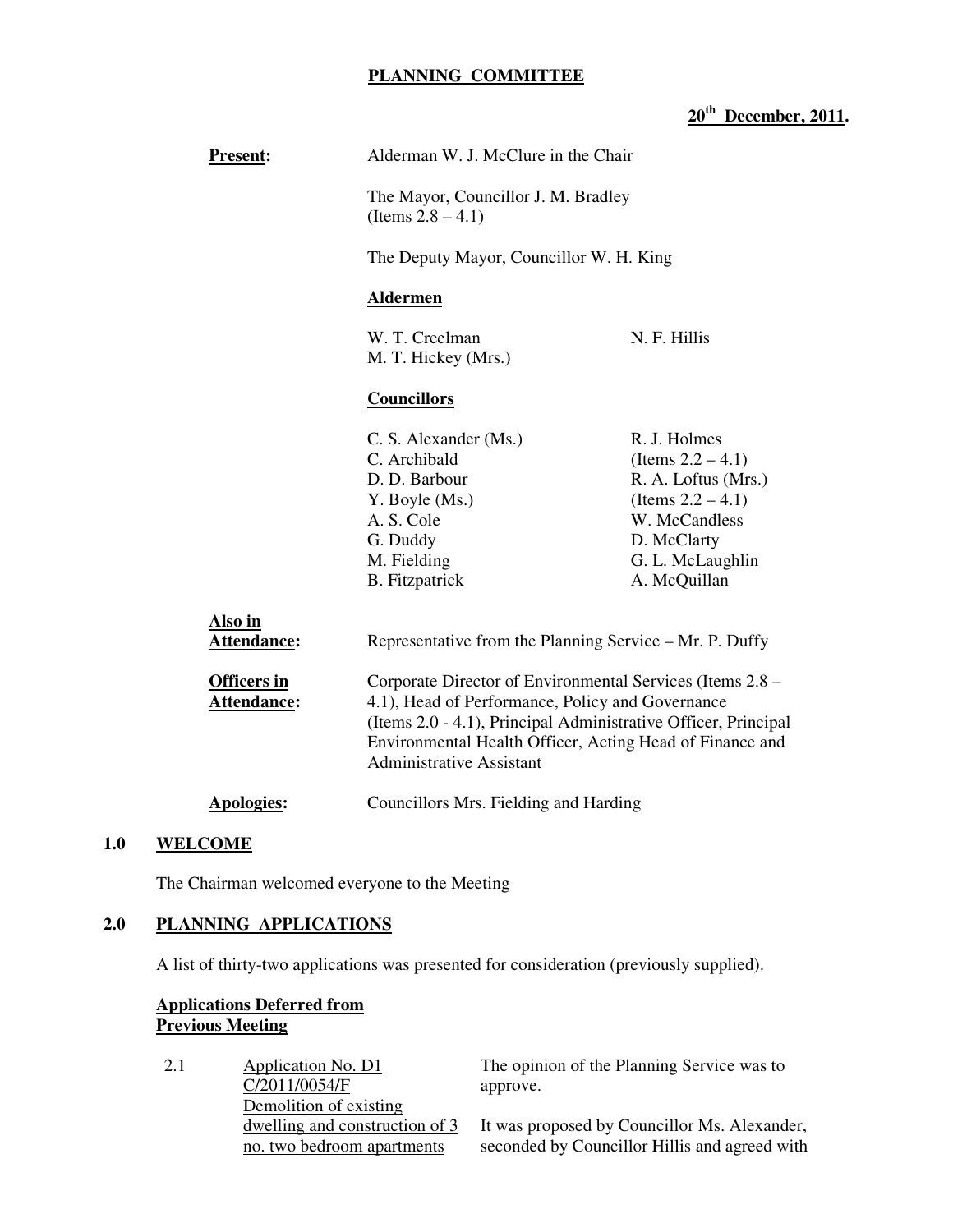with parking and storage at 63 Causeway Street, Portrush for Mr. S. Butcher sixteen votes in favour and none against: That the application be referred to the Minister for decision. 2.2 Application No. D2 C/2011/0139/O Outline planning permission for bungalow for residential use at 87 Moneybrannon Road, Coleraine for Mr. F. Galbraith The opinion of the Planning Service was to approve. It was agreed that the application be approved. 2.3 Application No. D3 C/2011/0262/F Single storey side and rear extension to dwelling at 21 Freehall Road, Castlerock for Mr. C. McPherson The opinion of the Planning Service was to approve. It was noted that the Minister had requested information on this application and that accordingly a decision on same was on hold. 2.4 Application No. D4 C/2011/0264/O Proposed infill site with single dwelling and garage under CTY8, PPS21 between 65 and 69 Sconce Road, Articlave, Coleraine for Mr. and Mrs. M. Benson The opinion of the Planning Service was to refuse. It was agreed that the application be refused. 2.5 Application No. D5 C/2011/0288/F Residential development of 2 no. apartments (renewal of previous approval) at 97 Causeway Street, Portrush for Blairs Enterprises Ltd. The opinion of the Planning Service was to approve. It was proposed by Councillor Ms. Alexander, seconded by Councillor Fitzpatrick and agreed: That the application be referred to the Minister for decision. 2.6 Application No. D6 C/2011/0420/O Dwelling and garage 90m north-west of 58 Plantation Road, Garvagh for Mr. J. Mitchell The opinion of the Planning Service was to refuse. It was agreed that the application be refused. 2.7 Application No. D7 C/2011/0437/O Site for proposed one-and- ahalf-storey infill/rounding off dwelling at site 36m northwest of No. 120 Edenbane Road, Coleraine for Mr. B. Devine The opinion of the Planning Service was to refuse. It was noted that the application had been removed from the schedule to allow new information to be considered.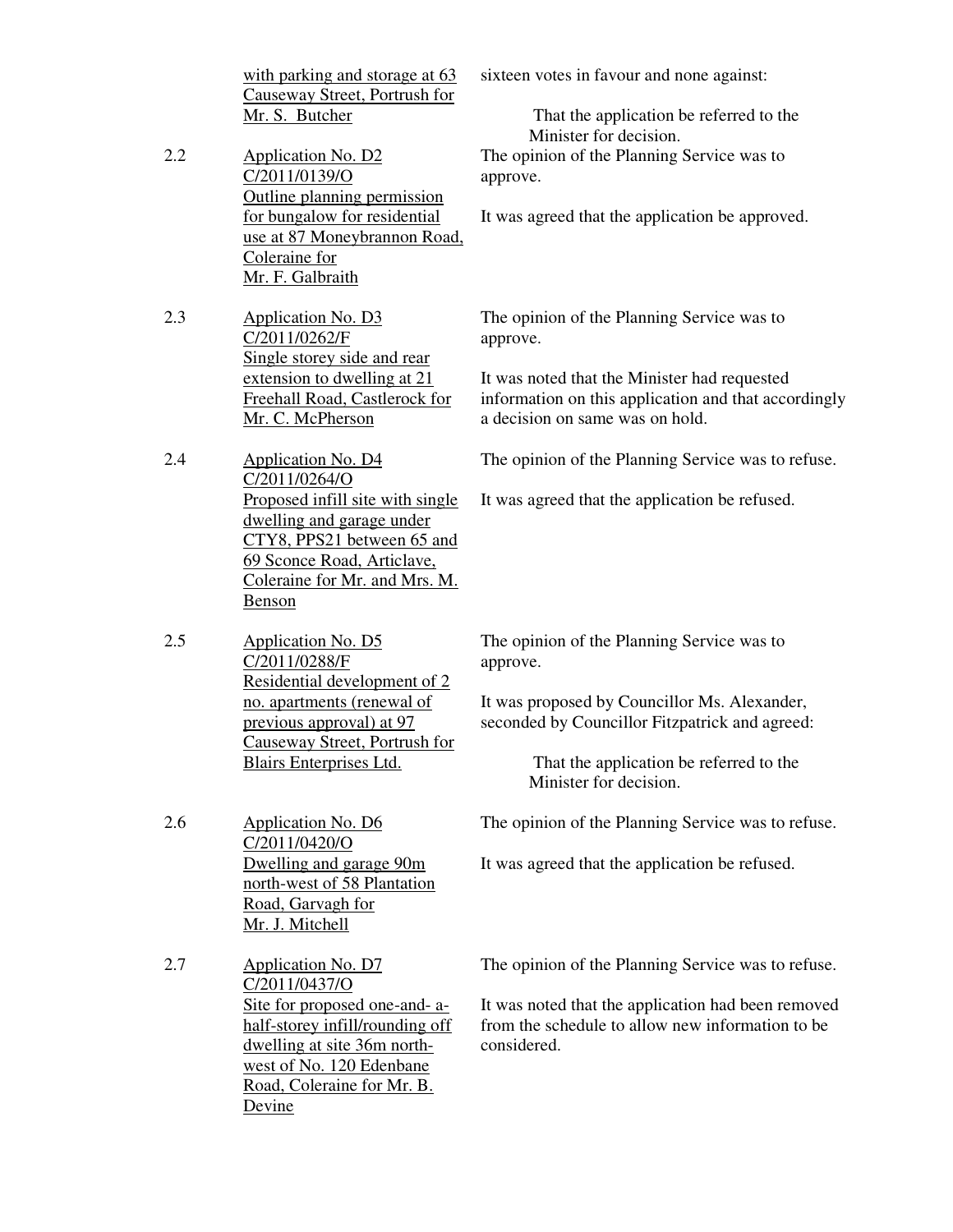#### **New Applications**

2.8 Application No. 1 C/2007/1186/F Amended planning application for a wind farm comprising 15 wind turbines (reduced from 20) up to a maximum height 125m base to blade tip height (hub height  $80m + 90m$  blade diameter), associated transformers, two permanent anemometer masts (amended location due to reduction in turbine numbers), site access tracks, gates, a site control room, compound and substation (amended to reflect current NIE standards), electrical cabling, a temporary site compound, five site entrances, road improvement works at the site entrances, minor improvement works on Drumbane Road and Curraghmore Road and all other ancillary works approximately 750m southeast of Dowlin's Bridge, Drumbane Road, Garvagh for Brockaghboy Windfarm Ltd.

2.9 Application No. 2 C/2010/0189/F Erection of 2 no. 800kw – 900kw wind turbines (87m to blade tip), site access tracks and electrical cabling. Access for construction of T1 & T2 will be via the Cromore Road entrance. Turbine T3 is withdrawn from this planning application (amended proposal) at Coleraine Campus, Cromore Road, Coleraine for University of Ulster

2.10 Application No. 3 C/2010/0546/F Replacement of 30 bed hotel and public house and

The opinion of the Planning Service was to approve.

It was proposed by Councillor McClarty and seconded by Councillor Ms. Alexander:

> That the application be deferred for one month to facilitate an office meeting on the grounds that all material planning considerations had not been assessed.

As an amendment it was proposed by Councillor McQuillan and seconded by the Deputy Mayor:

> That the application be approved.

On being put to the Meeting the amendment was carried, fourteen members voting in favour and three members voting against.

The opinion of the Planning Service was to approve.

Ms. L. Boyle and Mr. M. McNeill addressed Committee on behalf of the residents of Dundooan, following which they withdrew from the meeting.

It was proposed by Councillor Duddy, seconded by Alderman Creelman and agreed:

> That the application be deferred for one month to facilitate an office meeting on the grounds that all material planning considerations had not been assessed.

The opinion of the Planning Service was to approve.

It was proposed by Councillor Ms Alexander,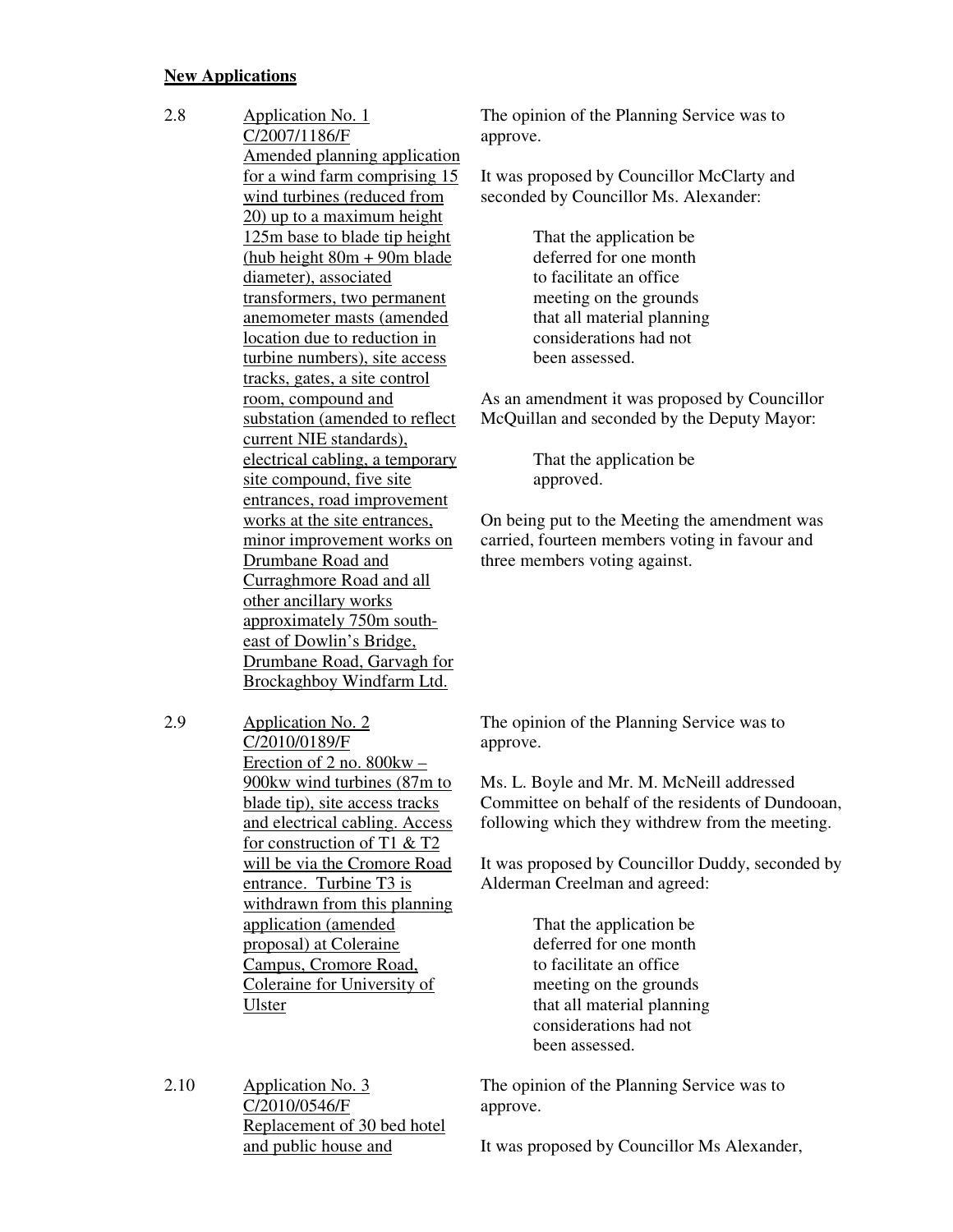associated car parking with residential development consisting of 16 dwelling units with associated road works and landscaping at 48-50 Ballyreagh Road, Portrush for BCH Enterprises

seconded by Councillor Fitzpatrick and agreed:

 That the application be deferred for one month to facilitate an office meeting on the grounds that all material planning considerations had not been assessed.

The opinion of the Planning Service was to refuse.

It was proposed by Councillor Mrs. Loftus, seconded by Alderman Mrs. Hickey and agreed:

> That the application be deferred for one month to facilitate an office meeting on the grounds that all material planning considerations had not been assessed.

2.12 Application No. 6 C/2011/0268/F Telecommunications development comprising of 1 no. 14.8m high CU Phosco MK3 Streetworks Pole with 3 no. Vodafone antennas within a shroud, 1 no. Harrier equipment cabinet and 1 no. Alifabs meter pillar on footpath off Glengorm Avenue, opposite junction of Glengorm Avenue and Glendun Crescent, Coleraine for Vodafone UK Ltd.

The opinion of the Planning Service was to refuse.

Consideration was given to letters of objection from Mr. C. Mairs, Ms. M. McWilliams and Mr. E. Preece (previously supplied).

It was agreed that the application be refused.

2.13 Application No. 7 C/2011/0296/F Shed permission to keep domestic birds/racing/ homers/show homers and fancy birds at 19 Girona Crescent, Portrush for Mr. J. Edgar

The opinion of the Planning Service was to refuse.

It was proposed by Councillor McClarty and seconded by Councillor Fitzpatirck:

> That the application be deferred for one month to facilitate an office meeting on the grounds that all material planning considerations had not been assessed.

On being put to the Meeting the proposal was lost, three members voting in favour and five members

C/2011/0202/F Retention of and completion of existing shed for agricultural purposes to the rear of 34 Liscall Road, Garvagh for Mr. P. Higgins

2.11 Application No. 5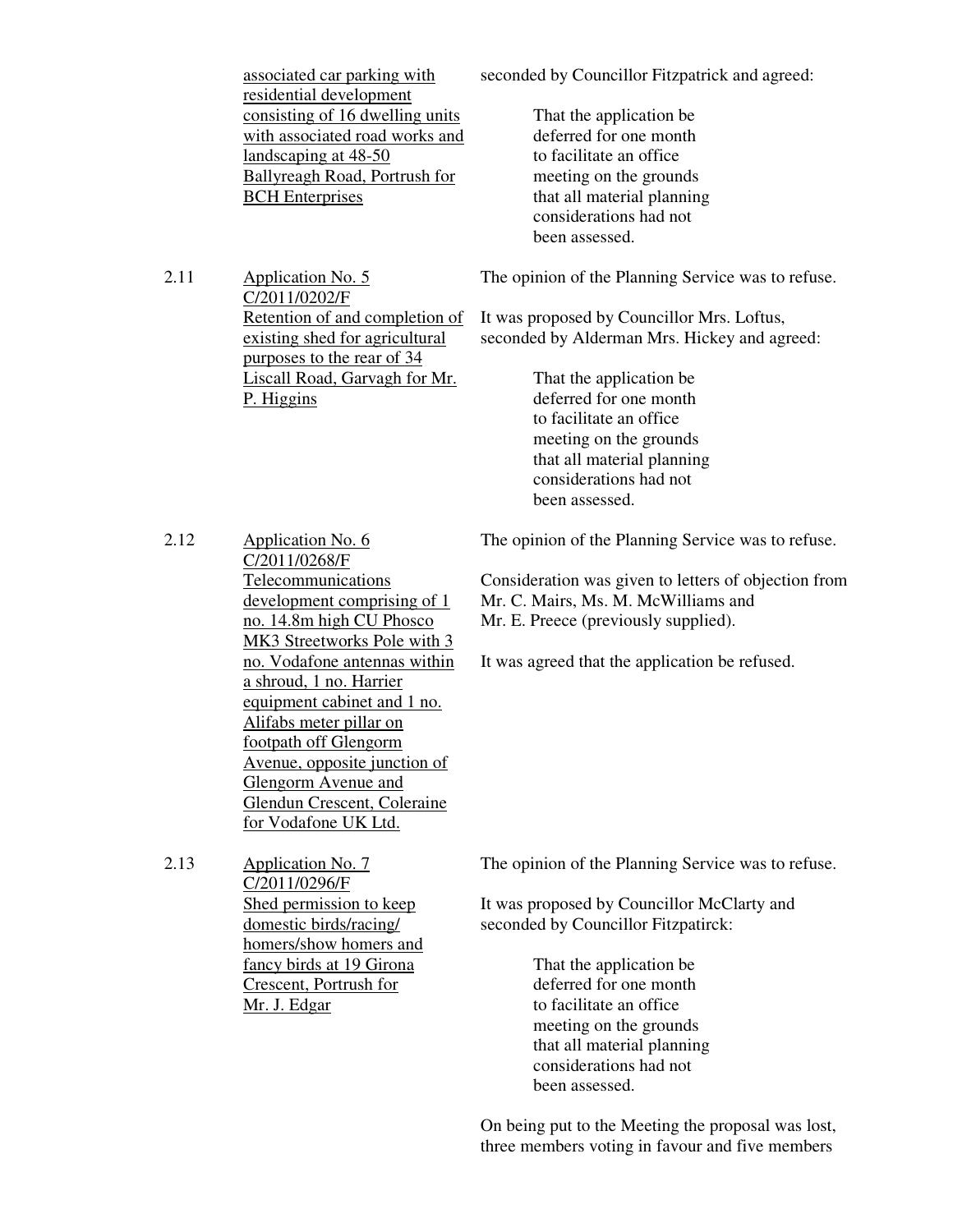voting against.

| 2.14 | Application No. 9<br>C/2011/0322/O                                                 | The opinion of the Planning Service was to refuse.                                  |
|------|------------------------------------------------------------------------------------|-------------------------------------------------------------------------------------|
|      | Replacement bungalow<br>adjacent to 74 Carhill Road,<br>Garvagh for Mr. K. Bradley | It was proposed by Councillor McQuillan, seconded<br>by Councillor Cole and agreed: |
|      |                                                                                    | That the application be                                                             |
|      |                                                                                    | deferred for one month                                                              |
|      |                                                                                    | to facilitate an office                                                             |
|      |                                                                                    | meeting on the grounds                                                              |
|      |                                                                                    | that all material planning                                                          |
|      |                                                                                    | considerations had not                                                              |
|      |                                                                                    | been assessed.                                                                      |
| 2.15 | Application No. 10<br>C/2011/0345/F<br>Demolition of existing semi-                | The opinion of the Planning Service was to<br>approve.                              |
|      | detached dwelling and the                                                          | It was proposed by Alderman Mrs. Hickey,                                            |
|      | construction of a new $1.5$                                                        | seconded by Councillor Ms. Alexander and agreed:                                    |
|      | storey detached dwelling at 12                                                     |                                                                                     |
|      | O'Hara Drive, Portstewart for<br>Mr. K. McClelland                                 | That the application be<br>deferred for one month                                   |
|      |                                                                                    | to facilitate an office                                                             |
|      |                                                                                    | meeting on the grounds                                                              |
|      |                                                                                    | that all material planning                                                          |
|      |                                                                                    | considerations had not                                                              |
|      |                                                                                    | been assessed.                                                                      |
| 2.16 | <b>Application No. 12</b><br>C/2011/0409/F                                         | The opinion of the Planning Service was to refuse.                                  |
|      | Erection of an agricultural                                                        | It was proposed by Councillor Mrs. Loftus,                                          |
|      | shed beside 64 Killeague<br>Road, Coleraine for                                    | seconded by Councillor Ms. Boyle and agreed:                                        |
|      | Mr. E. Watson                                                                      | That the application be                                                             |
|      |                                                                                    | deferred for one month                                                              |
|      |                                                                                    | to facilitate an office                                                             |
|      |                                                                                    | meeting on the grounds                                                              |
|      |                                                                                    | that all material planning                                                          |
|      |                                                                                    | considerations had not                                                              |
|      |                                                                                    | been assessed.                                                                      |
| 2.17 | <b>Application No. 16</b><br>C/2011/0438/O                                         | The opinion of the Planning Service was to refuse.                                  |
|      | Proposed site for two storey                                                       | It was proposed by Councillor McQuillan, seconded                                   |
|      | infill dwelling adjacent to 52                                                     | by the Deputy Mayor and agreed:                                                     |
|      | Lisachrin Road (west side),                                                        |                                                                                     |
|      | Garvagh for Mr. M. Glass                                                           | That the application be                                                             |
|      |                                                                                    | deferred for one month                                                              |
|      |                                                                                    | to facilitate an office                                                             |
|      |                                                                                    | meeting on the grounds                                                              |
|      |                                                                                    | that all material planning                                                          |
|      |                                                                                    |                                                                                     |
|      |                                                                                    | considerations had not<br>been assessed.                                            |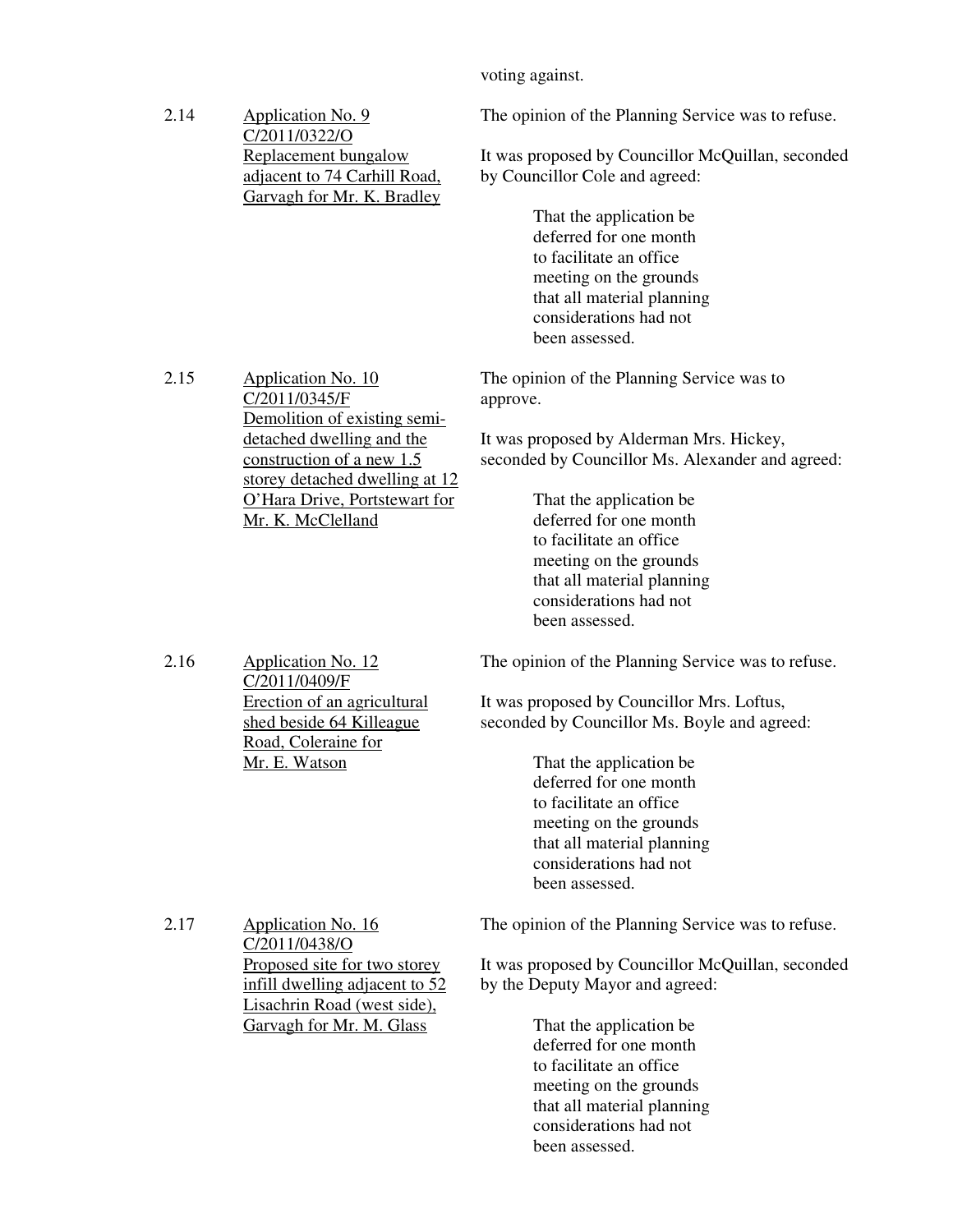| 2.18 | <b>Application No. 17</b><br>C/2011/0472/O<br>Proposed site for two storey<br>infill/rounding off dwelling at<br><b>Warnocks Lane, Coleraine</b><br>(opposite Nos. 18, 20 and 22)<br>for Mr. K. Stafford | The opinion of the Planning Service was to refuse.<br>It was proposed by The Mayor, seconded by<br>Alderman Creelman and agreed:<br>That the application be<br>deferred for one month<br>to facilitate an office<br>meeting on the grounds<br>that all material planning<br>considerations had not<br>been assessed.               |
|------|----------------------------------------------------------------------------------------------------------------------------------------------------------------------------------------------------------|------------------------------------------------------------------------------------------------------------------------------------------------------------------------------------------------------------------------------------------------------------------------------------------------------------------------------------|
| 2.19 | <b>Application No. 18</b><br>C/2011/0477/O<br>Proposed dwelling and garage<br>on a farm adjacent to 40<br>Craigaulliar Road, Portrush for<br><u>Mr. R. J. Kyle</u>                                       | The opinion of the Planning Service was to refuse.<br>It was proposed by Councillor Ms. Alexander,<br>seconded by the Deputy Mayor and agreed:<br>That the application be<br>deferred for one month<br>to facilitate an office<br>meeting on the grounds<br>that all material planning<br>considerations had not<br>been assessed. |
| 2.20 | Application No. 19<br>C/2011/0481/F<br>Proposed dwelling and garage<br>on a farm 90m north-west of<br>10 Blagh Road, Coleraine for<br>Mr. J. T. McCollum                                                 | The opinion of the Planning Service was to refuse.<br>It was proposed by the Deputy Mayor, seconded by<br>Councillor Duddy and agreed:<br>That the application be<br>deferred for one month<br>to facilitate an office<br>meeting on the grounds<br>that all material planning<br>considerations had not<br>been assessed.         |
| 2.21 | <b>Application No. 22</b><br>C/2011/0505/F<br>New balcony at 27 Laurel<br>Park, Coleraine for<br>Mr. R. Leighton                                                                                         | The opinion of the Planning Service was to refuse.<br>It was proposed by Councillor McClarty, seconded<br>by the Deputy Mayor and agreed:<br>That the application be<br>deferred for one month<br>to facilitate an office<br>meeting on the grounds<br>that all material planning<br>considerations had not<br>been assessed.      |
| 2.22 | <b>Application No. 23</b><br>C/2011/0507/F                                                                                                                                                               | The opinion of the Planning Service was to refuse.                                                                                                                                                                                                                                                                                 |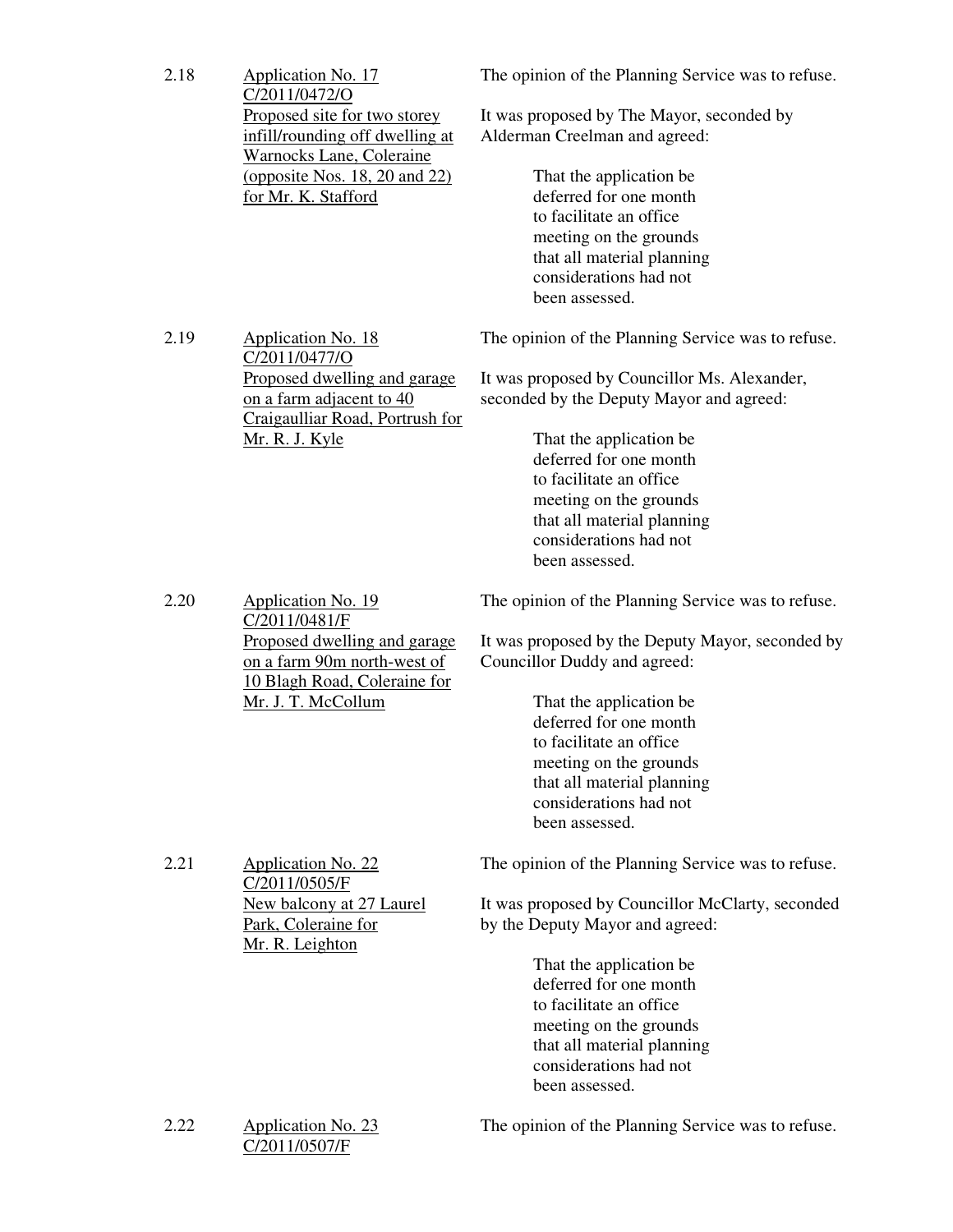| $Rear extension$ – ground floor,<br>first floor and attic at<br>7 Central Avenue, Portstewart | It was proposed by Alderman Creelman, seconded<br>by Councillor Fielding and agreed: |
|-----------------------------------------------------------------------------------------------|--------------------------------------------------------------------------------------|
| $\underline{for}$                                                                             | That the application be.                                                             |
| Mr. and Mrs. Gibson                                                                           | deferred for one month                                                               |
|                                                                                               | to facilitate an office                                                              |
|                                                                                               | meeting on the grounds                                                               |
|                                                                                               | that all material planning                                                           |
|                                                                                               | considerations had not                                                               |

been assessed.

2.23 Application No. 24 C/2011/0515/O New farm dwelling approximately 653m northnorth-west of 55 Green Road, Coleraine for Dennis and Kathryn Taylor

The opinion of the Planning Service was to refuse.

It was proposed by the Deputy Mayor, seconded by Alderman Mrs. Hickey and agreed:

> That the application be deferred for one month to facilitate an office meeting on the grounds that all material planning considerations had not been assessed.

# **3.0 OFFICE MEETINGS**

It was noted that the office meetings would be held on Friday  $20<sup>th</sup>$  January, 2012.

#### **4.0 GENERAL PLANNING ISSUE**

# **4.1 Application No. C/2011/0309/F – 86A Lodge Road, Coleraine**

A Member requested an update on this application and Council's request for a Tree Preservation Order.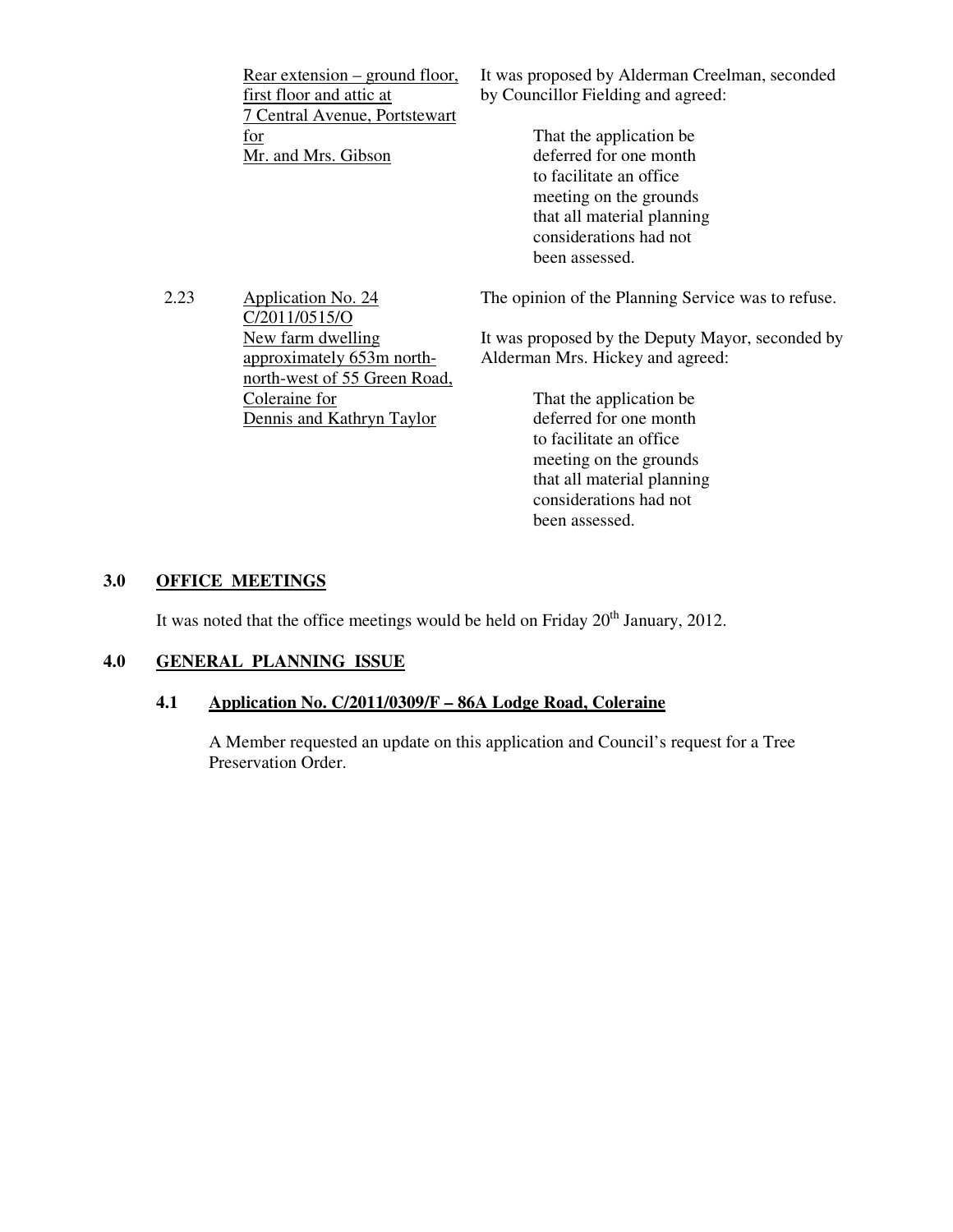#### **LEISURE AND ENVIRONMENT COMMITTEE**

# **10th January, 2012.**

| <b>Present:</b>                   | Councillor A. S. Cole, in the Chair                                                                                                                                 |                                                                                                                                                           |  |
|-----------------------------------|---------------------------------------------------------------------------------------------------------------------------------------------------------------------|-----------------------------------------------------------------------------------------------------------------------------------------------------------|--|
|                                   | The Mayor, J. M. Bradley (Items $3.1 - 10.3$ )                                                                                                                      |                                                                                                                                                           |  |
|                                   |                                                                                                                                                                     | The Deputy Mayor, Councillor W. A. King, (Items $1.0 - 10.3$ )                                                                                            |  |
|                                   | <b>Aldermen</b>                                                                                                                                                     |                                                                                                                                                           |  |
|                                   | W. T. Creelman<br>M. T. Hickey (Mrs.)                                                                                                                               | N. F. Hillis                                                                                                                                              |  |
|                                   | <b>Councillors</b>                                                                                                                                                  |                                                                                                                                                           |  |
|                                   | C. S. Alexander (Ms.)<br>C. Archibald<br>D. D. Barbour<br>Y. Boyle (Ms.)<br>G. Duddy<br>(Items $1.0 - 10.3$ )<br>M. Fielding<br><b>B.</b> Fitzpatrick<br>D. Harding | R. J. Holmes<br>R. A. Loftus (Mrs.)<br>(Items $1.0 - 10.5$ )<br>W. McCandless<br>D. McClarty<br>G. L. McLaughlin<br>A. McQuillan<br>(Items $3.1 - 10.3$ ) |  |
| <b>Officers in</b><br>Attendance: |                                                                                                                                                                     | Corporate Director of Environmental Services, Corporate Director<br>of Leisure and Development and Administrative Assistant.                              |  |
| Apology:                          | Councillor Mrs. Fielding                                                                                                                                            |                                                                                                                                                           |  |

#### **1.0 WELCOME**

The Chairman welcomed everyone to the meeting.

# **2.0 "IN COMMITTEE"**

It was agreed to discuss items to be heard "In Committee" at the end of the meeting.

### **3.0 ENVIRONMENTAL SERVICES' REPORT**

 The Report of the Corporate Director of Environmental Services was considered (previously supplied).

Matters arising:

# **3.1 Investing for Health Presentation**

It was agreed that this item be brought forward for consideration.

Ms. Elaine O'Doherty, Public Health Agency, was in attendance to deliver a presentation to Council on a recently published report by Belfast Healthy Cities, 'Wellbeing, a Guide for Political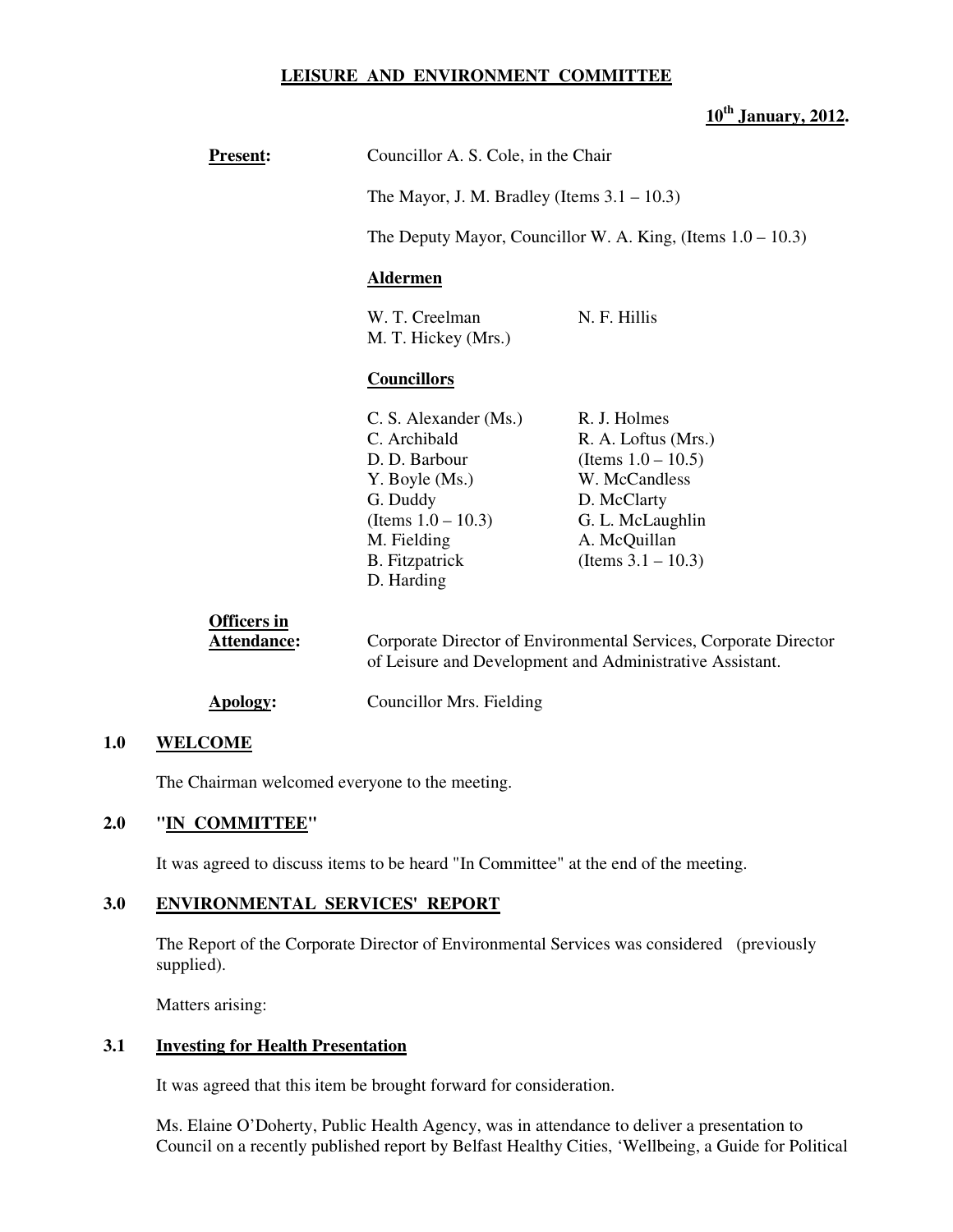Representatives" – tackling inequalities and promoting wellbeing. She outlined the aims of the guide and highlighted the following eight key areas and spoke on how Council and elected members could advocate and promote health and wellbeing within the community:

- Corporate responsibility
- Health and Environment Services
- Waste Management and Street Cleansing
- Community Services
- Parks and Leisure
- Economic Development and Regeneration
- Land Use Planning and Development
- Licensing and Community Safety

The Chairman thanked Ms. O'Doherty for her comprehensive presentation after which she withdrew from the meeting.

Members noted that Council's Health and Wellbeing Officer would bring a local context to this issue as a follow up presentation to the Leisure and Environment Committee in February.

# **3.2 Craigahulliar Landfill Site Phase 2 Capping**

Expressions of interest for a pre-qualification for tender invitations were sought by public advertisement and five applications for inclusion on the Restricted List were received, viz:

- CMS Pipelines
- TAL Civil Engineering Ltd
- Gibson Brothers Ltd
- F.P. McCann Ltd
- Eneotech Ltd

The following three applicants met all requirements of the assessment:

- TAL Civil Engineering Ltd
- Gibson Brothers Ltd
- F.P. McCann

#### **Recommended:**

That Council allow the following three applicants to proceed to tender stage:

- TAL Civil Engineering Ltd
- Gibson Brothers Ltd
- F.P. McCann

# **3.3 Application for Financial Assistance – Fuel Stamp Saving Scheme**

Consideration was given to information on this topic, as detailed in the report.

#### **Recommended:**

That Council approve a request from St. John's Conference of St. Vincent de Paul for financial assistance of £2,000 per annum for the next three years to fully administer the Coleraine Borough Council Fuel Stamp Scheme.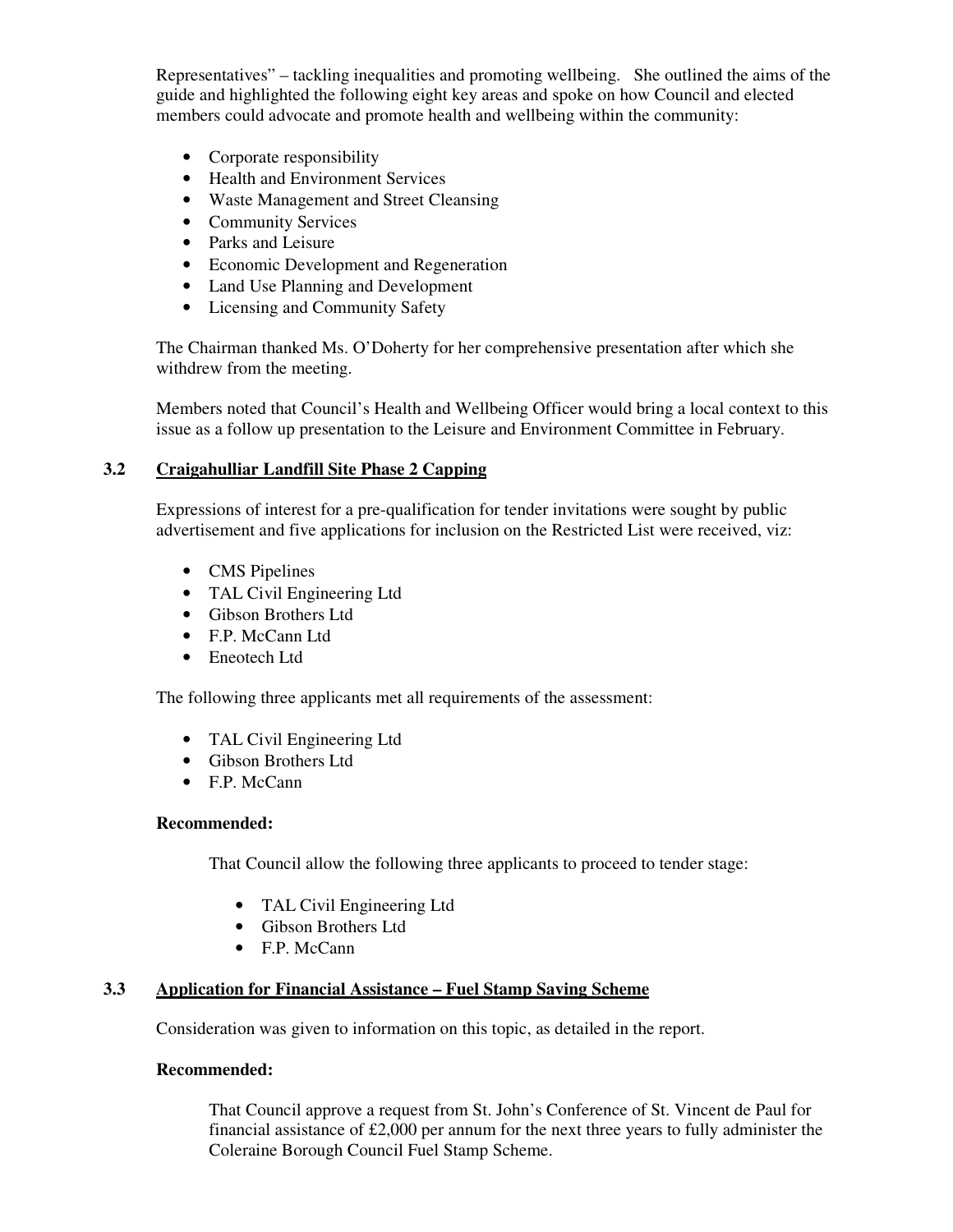### **4.0 For information**

Members noted information on the following topic, as detailed in the report:

• Building Control

# **5.0 LEISURE SERVICES' REPORT**

 The Report of the Corporate Director of Leisure and Development was considered (previously supplied).

Matters arising:

# **5.1 Policing and Community Safety Partnership Appointment of Independent Members to Policing and Community Safety Partnerships (PCSPs)**

Appointment Panels are being formed for each Partnership area and in accordance with the Department of Justice Code of Practice on Appointment of Independent Members to PCSPs, each short listing/interview panel will comprise of at least two, and up to four, Councillors plus an independent panel member, who will be provided by the Policing Board.

Nominations are required from Coleraine PCSP Council Members Elect (listed below):

| <b>DUP</b>             | <b>Ulster Unionist</b> | <b>SDLP</b>     | <b>Alliance</b>         |
|------------------------|------------------------|-----------------|-------------------------|
| Cllr Duddy             | Cllr Barbour           | Ald Mrs Hickey  | <b>Cllr Fitzpatrick</b> |
| Ald McClure            | Cllr King              | (PCSP Chair for |                         |
| Ald Creelman           | <b>Cllr</b> Harding    | 2012/13         |                         |
| Cllr Mrs. Fielding     |                        |                 |                         |
| <b>Cllr McCandless</b> |                        |                 |                         |
|                        |                        |                 |                         |

#### **Recommended:**

- **(a)** That the shortlisting/interview panel be comprised of four Councillors.
- **(b)** That, following nominations and a paper vote, the Deputy Mayor, Councillors Fitzpatrick and McCandless be appointed to sit on the Coleraine short listing and interview panel and participate in the associated training.
- **(c)** That the Chair of the PCSP, Alderman Mrs. Hickey, be appointed to sit on the Coleraine short listing and interview panel and participate in the associated training.

# **5.2 Proposed Fees and Charges 2012-2013**

Consideration was given to these proposed fees and charges, as detailed in the report.

# **Recommended:**

 On the proposal of Councillor Holmes and seconded by Councillor Harding, that Council adopt the schedule of Fees and Charges for 2012-2013 as detailed below.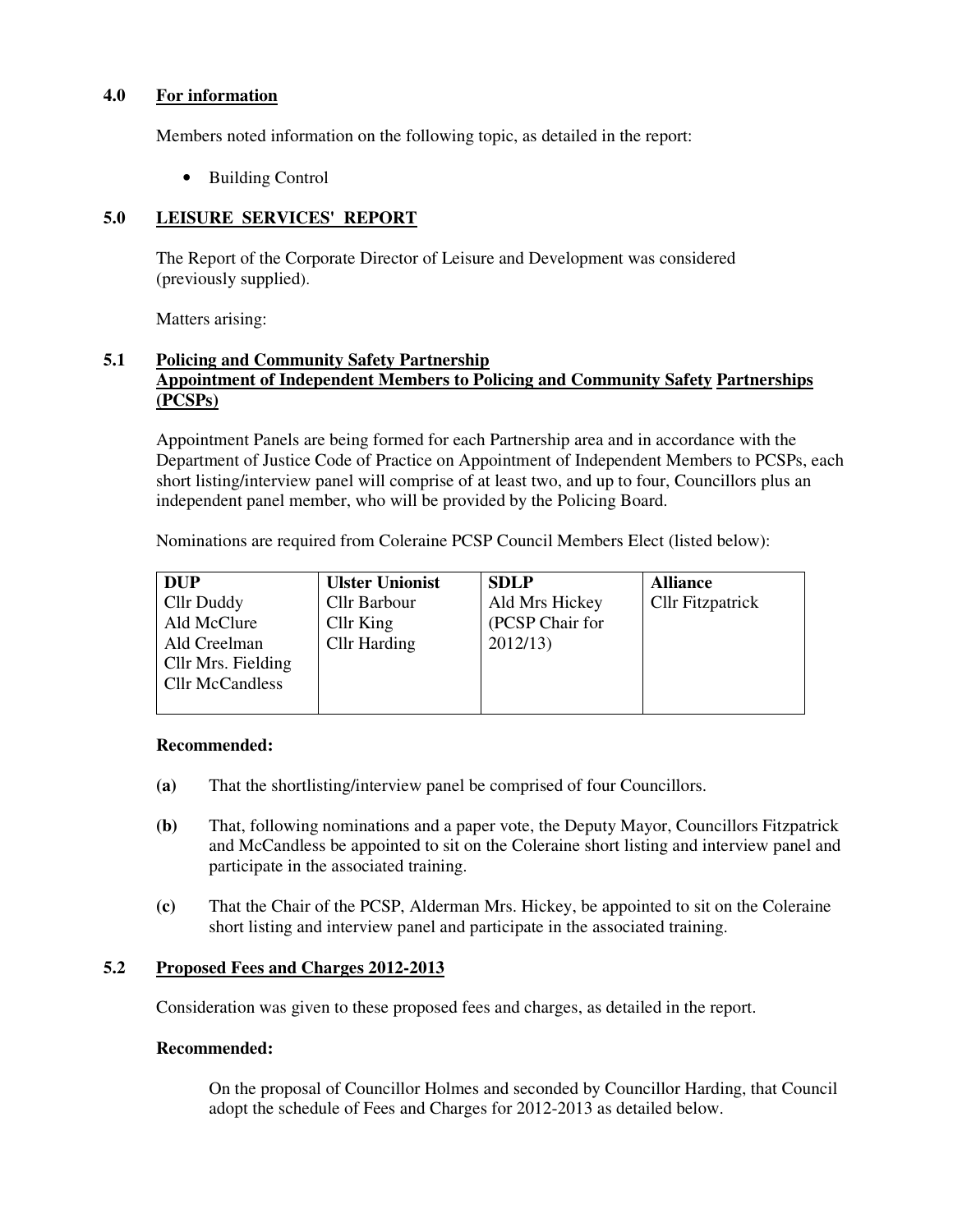# **HEALTHY LIVING AND SPORT**

# **Service Area: Coleraine Leisure Centre**

| <b>Service</b>           | <b>Current</b><br>£ | <b>Proposed</b><br>£ | <b>Comments</b>                        |
|--------------------------|---------------------|----------------------|----------------------------------------|
| <b>Fitness Suite</b>     |                     |                      |                                        |
| Daily Charge             |                     |                      | Market conditions dictate that no      |
| Adult                    | 6.00                | 6.00                 | increase should be applied.            |
| Concession               | 3.00                | 3.00                 |                                        |
| Junior                   | 3.50                | 3.50                 |                                        |
| 6 month Silver Level     |                     |                      | Silver Membership provides access to   |
| Membership               |                     |                      | the fitness suites at JWSC and CLC.    |
|                          |                     |                      |                                        |
| Monthly charge (single)  | 30.50               | 32.00                |                                        |
| Monthly (Joint)          | 47.00               | 49.00                |                                        |
| Monthly (Concessions)    | 15.15               | 16.00                |                                        |
|                          |                     |                      |                                        |
| Premier Level Membership |                     |                      | Premier Membership provides access to  |
| Monthly charge (single)  | 34.50               | 36.00                | the fitness suites at JWSC and CLC;    |
| Monthly (Joint)          | 54.50               | 57.00                | health suite and swimming at CLC.      |
| Monthly (Concessions)    | 17.25               | 18.00                |                                        |
|                          |                     |                      |                                        |
| Main Hall                | 53.00               | 55.00                | All other activity charges are derived |
|                          |                     |                      | from main hall rates.                  |
|                          |                     |                      |                                        |
| <b>Team Games</b>        | 37.00               | 38.50                |                                        |
| Court games              | 6.40                | 6.70                 |                                        |
| Minor Hall               | 21.00               | 22.00                |                                        |
| Clubroom                 | 15.50               | 16.00                |                                        |
| Main Pool                | 47.00               | 49.00                |                                        |
| Minor Pool               | 31.00               | 32.50                |                                        |
| Swimming:                |                     |                      |                                        |
| Adult                    | 3.40                | 3.50                 | School swimming includes contribution  |
| Juvenile                 | 2.40                | 2.50                 | to swimming instructor and new rates   |
| School                   | 1.60                | 1.70                 | would apply from start of school year  |
| Concession               | 1.60                | 1.70                 | (September 2012).                      |
| Club                     | 1.60                | 1.70                 |                                        |
|                          |                     |                      |                                        |
| Health Suite:            |                     |                      |                                        |
| Adult                    | 5.50                | 5.70                 |                                        |
| Concession               | 2.80                | 2.90                 |                                        |
| Student                  | 3.80                | 4.00                 |                                        |
|                          |                     |                      |                                        |

# **Service Area: Jim Watt Sports Centre**

| <b>Service</b>          | <b>Current</b> | <b>Proposed</b> | <b>Comments</b>                            |
|-------------------------|----------------|-----------------|--------------------------------------------|
|                         |                |                 |                                            |
| <b>Fitness Suite</b>    |                |                 |                                            |
| Club Level Membership   |                |                 | <i>Club</i> Level Membership applicable to |
| Monthly charge (single) |                |                 | JWSC only.                                 |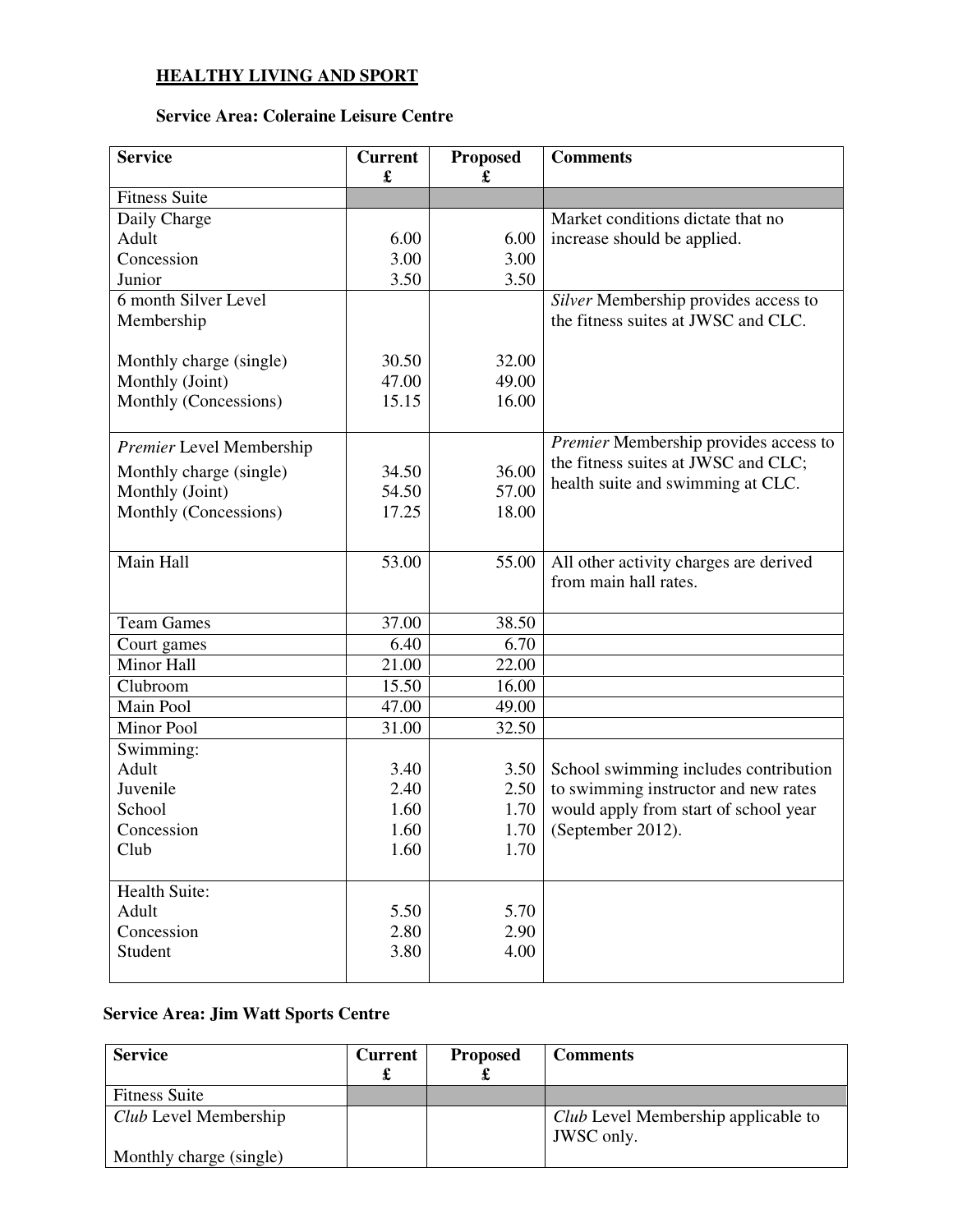| Monthly (Joint)               | 22.50 | 23.50 | Charges aligned to opening hours and    |
|-------------------------------|-------|-------|-----------------------------------------|
| Monthly (Concessions)         | 35.00 | 36.50 | with CLC charges. If JWSC opening       |
| Daily Charge (adult)          | 11.50 | 12.00 | hours are extended in the future, Club  |
| Daily Charge (Concessions)    | 4.50  | 4.70  | Membership should be withdrawn.         |
|                               | 2.50  | 2.60  |                                         |
| Sports Hall                   |       |       |                                         |
| Full Hall (per hour)          | 28.70 | 30.00 | All other charges are derived from main |
| $\frac{1}{2}$ Hall (per hour) | 14.35 | 15.00 | hall rates.                             |
| Club Room (per hour)          | 12.30 | 13.00 | As above                                |

# **Service Area: Kilrea Sports Complex**

| <b>Service</b>            | <b>Current</b> | <b>Proposed</b> | <b>Comments</b>                          |
|---------------------------|----------------|-----------------|------------------------------------------|
|                           | £              | £               |                                          |
| Hall Hire (peak)          | 12.00          | 12.50           | Only a small number of groups are        |
|                           |                |                 | charged basic hall hire rates.           |
| Hall Hire (off peak)      | 6.00           | 6.30            | As above                                 |
| Indoor Football (peak)    | 16.00          | 17.00           | The demand for indoor football is high.  |
|                           |                |                 | The increase per head aligns pricing and |
|                           |                |                 | remains affordable.                      |
| Indoor football(off peak) | 8.00           | 8.50            | See above                                |
| <b>Birthday Parties</b>   | 35.00          | 36.50           | Remains competitive.                     |
| Individual                | 3.00           | 3.10            |                                          |
| MUGA (adult)              | 16.00          | 17.00           |                                          |

# **Service Area: Waterworld**

| <b>Service</b>                    | <b>Current</b> | Proposed £ | <b>Comments</b>                |
|-----------------------------------|----------------|------------|--------------------------------|
|                                   | £              |            |                                |
|                                   |                |            | Reflects the rationale for the |
| Age 1-3 Year Olds                 | 1.00           | 1.00       | facility and remains at        |
|                                   |                |            | accessible rate.               |
| Under $8's$                       | 2.85           | 2.90       |                                |
| Adult                             | 4.90           | 5.00       |                                |
| Family of 3                       | 12.80          | 13.00      |                                |
| Family of 4                       | 16.90          | 17.50      |                                |
| Family of 5 Group Rate (per head) | 21.00          | 21.50      |                                |
| Group Rate 20+ (per head)         | 3.75           | 4.00       |                                |
| Bowling 2 per lane                | 8.50           | 8.50       | Declining use does not warrant |
|                                   |                |            | any increase.                  |
| Bowling 3 per lane                | 12.50          | 12.50      |                                |
| Bowling 4-6 per lane              | 15.50          | 15.50      |                                |

# **Service Area: Outdoor Activities**

| <b>Service</b>           | Current | Proposed £ | <b>Comments</b> |
|--------------------------|---------|------------|-----------------|
|                          | T       |            |                 |
| Bowls (1Hour)            | 2.60    | 2.70       |                 |
| Bowls (3 Hours)          | 5.20    | 5.40       |                 |
| <b>Season Bowling</b>    | 45.00   | 47.00      |                 |
| Season Bowling (Retired) | 26.00   | 27.20      |                 |
| Green Fees (Clubs)       | 21.00   | 22.00      |                 |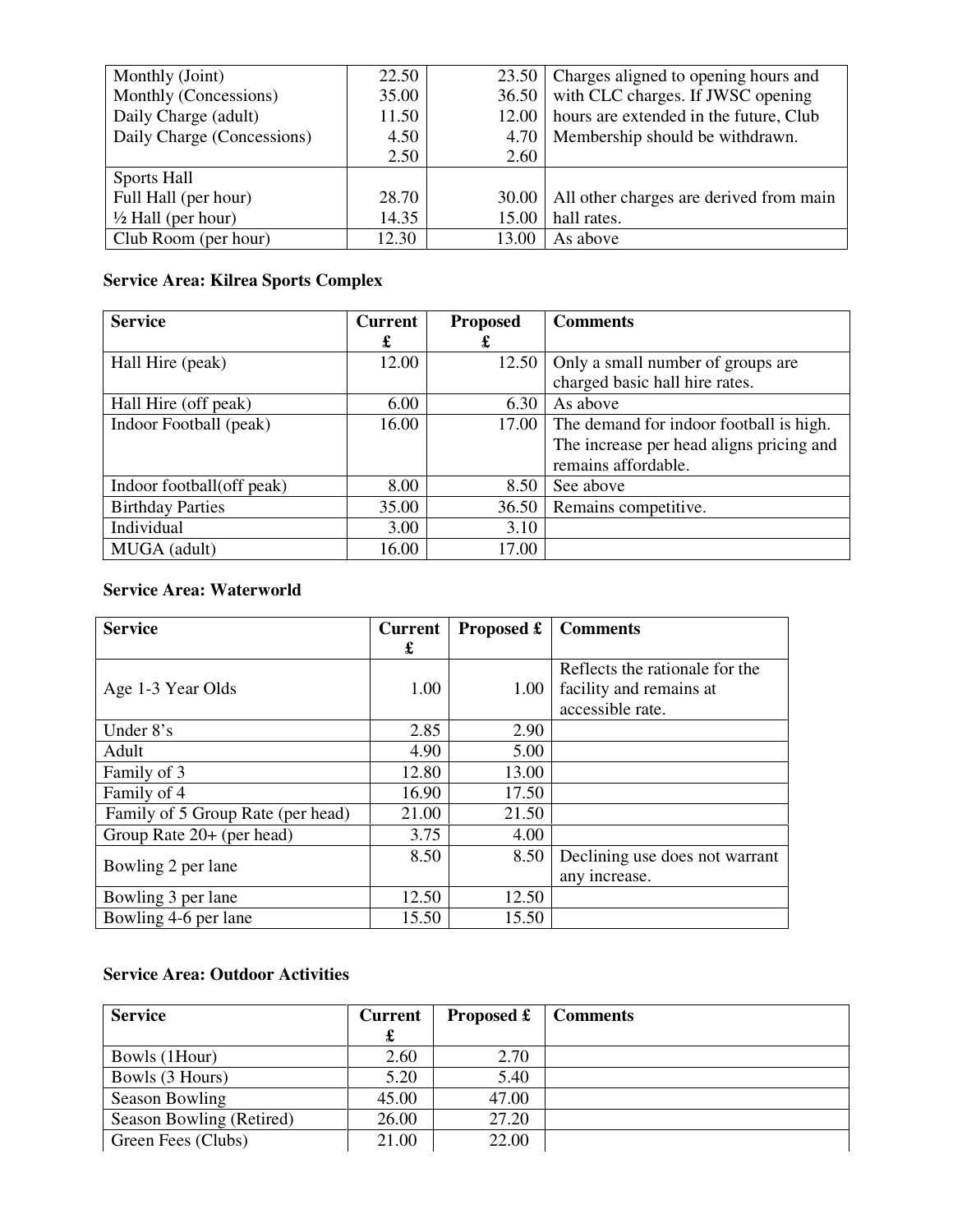| Hire of Bowls                             | 1.00  | 1.00  |                                      |
|-------------------------------------------|-------|-------|--------------------------------------|
| Shoe Hire                                 | 1.00  | 1.00  |                                      |
| <b>Tennis Singles</b><br>(per individual) | 2.50  | 2.60  |                                      |
| Tennis Doubles (Court)                    | 6.00  | 6.30  |                                      |
| <b>Season Tennis</b>                      | 45.00 | 47.00 |                                      |
| Season Tennis (Under 18)                  | 26.00 | 27.20 |                                      |
| Family Tennis Season Ticket -             |       |       |                                      |
| 10% discount (Min.1 adult 2               | 40.50 | 42.30 |                                      |
| children)                                 |       |       |                                      |
| <b>Weekly Tennis</b>                      | 13.00 | 13.60 |                                      |
| <b>Racquets Hire</b>                      | 1.00  | 1.00  |                                      |
| Ball Hire (Set of Three)                  | 1.00  | 1.00  |                                      |
| Putting                                   | 1.00  | 1.00  |                                      |
| Crazy Golf                                | 1.00  | 1.00  |                                      |
| Crazy Golf                                | 1.00  | 1.00  |                                      |
| <b>Outdoor Pitch</b>                      |       |       | New charges applied from 2012 season |
| <b>Senior Match</b>                       | 33.00 | 34.50 |                                      |
| <b>Junior Match</b>                       | 20.00 | 21.00 |                                      |
| Outdoor Pitch (no facilities)             |       |       | New charges applied from 2012 season |
| <b>Senior Match</b>                       | 23.00 | 24.00 |                                      |
| Junior Match                              | 15.00 | 15.50 |                                      |
| <b>Training Pitch</b>                     | 25.50 | 26.50 | New charges applied from 2012 season |
| Senior Match                              | 17.00 | 17.50 |                                      |
| Junior Match                              |       |       |                                      |
| <b>Athletics Competition</b>              | 63.00 | 66.00 |                                      |
| <b>Athletics Training</b>                 | 18.00 | 19.00 |                                      |

# **Service Area: Sports Development**

| <b>Service</b>                     | <b>Current</b> | <b>Proposed</b> | <b>Comments</b> |
|------------------------------------|----------------|-----------------|-----------------|
|                                    | £              | æ               |                 |
| Wildcats/cubs & Bambinos           | 2.60           | 2.70            |                 |
| <b>NRGIZE</b>                      | 3.10           | 3.20            |                 |
| <b>Actively Aging Well</b>         | 3.50           | 3.70            |                 |
| <b>Summer Recreation Programme</b> | 29.00          | 30.00           |                 |
| Easter                             | 15.80          | 16.50           |                 |
| Seaside & Rural                    | 10.50          | 11.00           |                 |
| <b>Teenie Tumblers</b>             | 4.50           | 4.80            |                 |

# **Service Area: Watersports Centre**

| <b>Service</b>                | <b>Current</b> | <b>Proposed</b> | <b>Comments</b>                        |
|-------------------------------|----------------|-----------------|----------------------------------------|
|                               | £              | £               |                                        |
| Committee/Meeting Room -      |                |                 | The current Full Day is excessively    |
| Hourly charge:                |                |                 | discounted, the proposed charges still |
|                               |                |                 | offer a considerable discount from the |
|                               |                |                 | hourly rate.                           |
| Community / Sports Clubs Rate | 10.60          | 11.00           |                                        |
| <b>Commercial Rate</b>        |                |                 |                                        |
| Full Day Hire $(9am - 5pm)$   | 16.00          | 17.00           |                                        |
|                               |                |                 |                                        |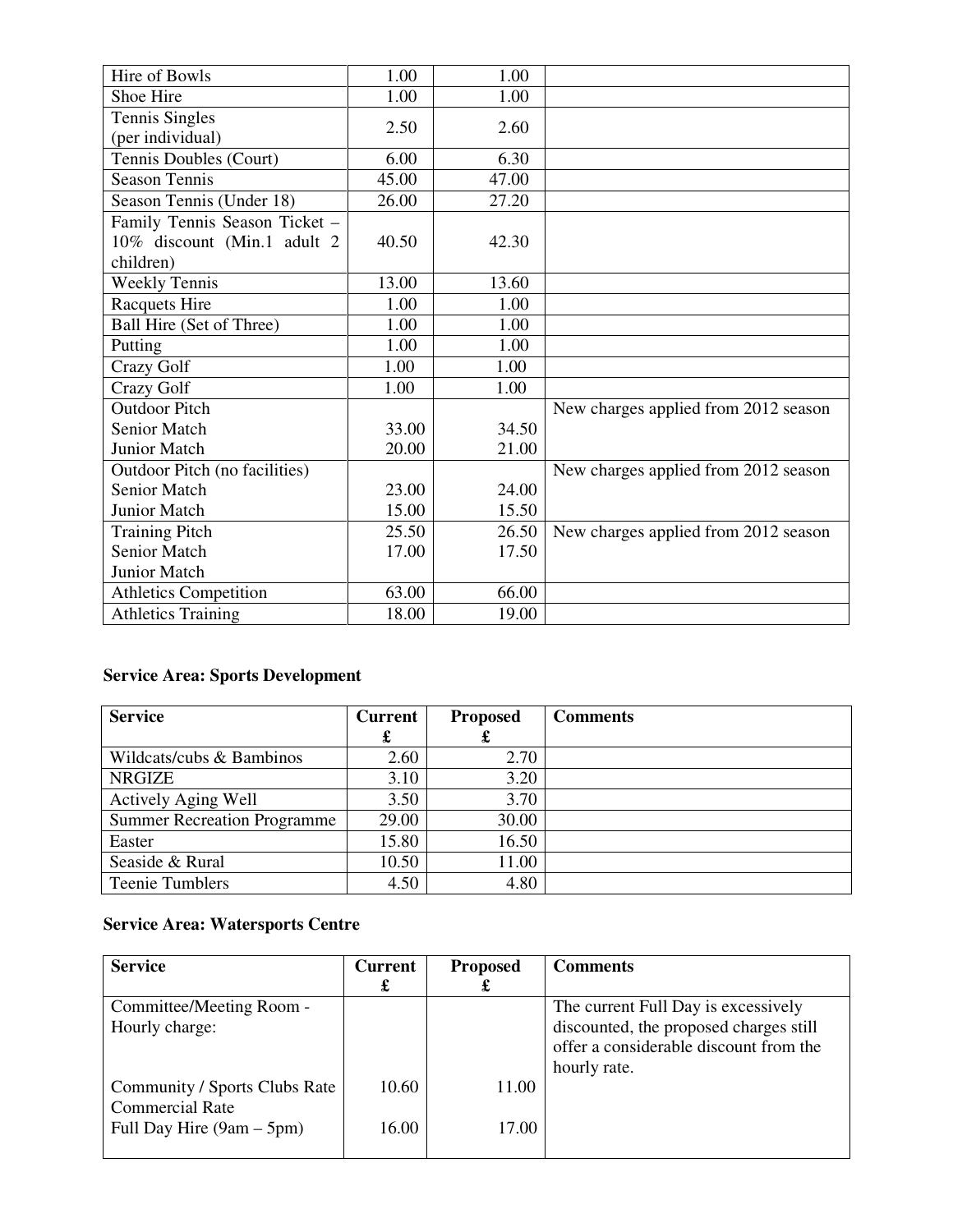| <b>Community/Sports Clubs Rate</b><br><b>Commercial Rate</b>                                | 65.00          | 68.00          |                                                                                      |
|---------------------------------------------------------------------------------------------|----------------|----------------|--------------------------------------------------------------------------------------|
|                                                                                             | 100.00         | 105.00         |                                                                                      |
| Showers & Changing Hourly<br>charge<br>(Minimum charge)<br>Sporting Event Maximum<br>charge | 10.60<br>21.20 | 11.00<br>22.00 | No maximum charge is proposed as this<br>allows scope for commercial<br>negotiation. |
| Kitchen                                                                                     | 5.50           | 5.80           |                                                                                      |

# **OUTDOOR RECREATION**

# **Service Area: Ballyreagh Golf Course**

| <b>Service</b>                | <b>Current</b> | <b>Proposed</b> | <b>Comments</b> |
|-------------------------------|----------------|-----------------|-----------------|
|                               | £              | £               |                 |
| Yearly Ticket – Adult         | 130.00         | 135.00          |                 |
|                               |                |                 |                 |
| Yearly Ticket - Juv/S Citizen | 77.00          | 80.00           |                 |
| Weekday Par 3 - Adult         | 6.60           | 6.90            |                 |
| Weekday Par 3 - Adult         | 5.00           | 5.20            |                 |
| Juv/S.Citizen                 |                |                 |                 |
| Weekend Par 3 – Adult         | 7.70           | 8.00            |                 |
| Weekend Par 3 - Juv/S.Citizen | 6.60           | 6.90            |                 |
| Pitch & Putt -Adult           | 3.85           | 4.00            |                 |
| Pitch & Putt -Juv/S.Citizen   | 2.75           | 2.90            |                 |
| Putting                       | 1.00           | 1.00            |                 |

# **Service Area: Dunluce Centre**

| <b>Service</b> | <b>Current</b> | <b>Proposed</b> | <b>Comments</b>                        |
|----------------|----------------|-----------------|----------------------------------------|
|                | £              | £               |                                        |
| Turbo Tours:   |                |                 | Utilisation of these attractions is in |
| Individual     | 4.60           | 4.60            | decline, therefore no increase is      |
| Family         | n/a            | n/a             | proposed.                              |
| Groups         | 4.10           | 4.10            |                                        |
| Schools        | 4.10           | 4.10            |                                        |
| Laser Tag:     |                |                 |                                        |
| Individual     | 4.75           | 4.75            |                                        |
| Family         | n/a            | n/a             |                                        |
| Groups         | 4.50           | 4.50            |                                        |
| Schools        | 4.50           | 4.50            |                                        |
| Finn McCool:   |                |                 |                                        |
| Individual     | 4.60           | 4.60            |                                        |
| Family         | n/a            | n/a             |                                        |
| Groups         | 4.25           | 4.25            |                                        |
| Schools        | 4.25           | 4.25            |                                        |
| 2 Attractions: |                |                 |                                        |
| Individual     | 7.75           | 7.75            |                                        |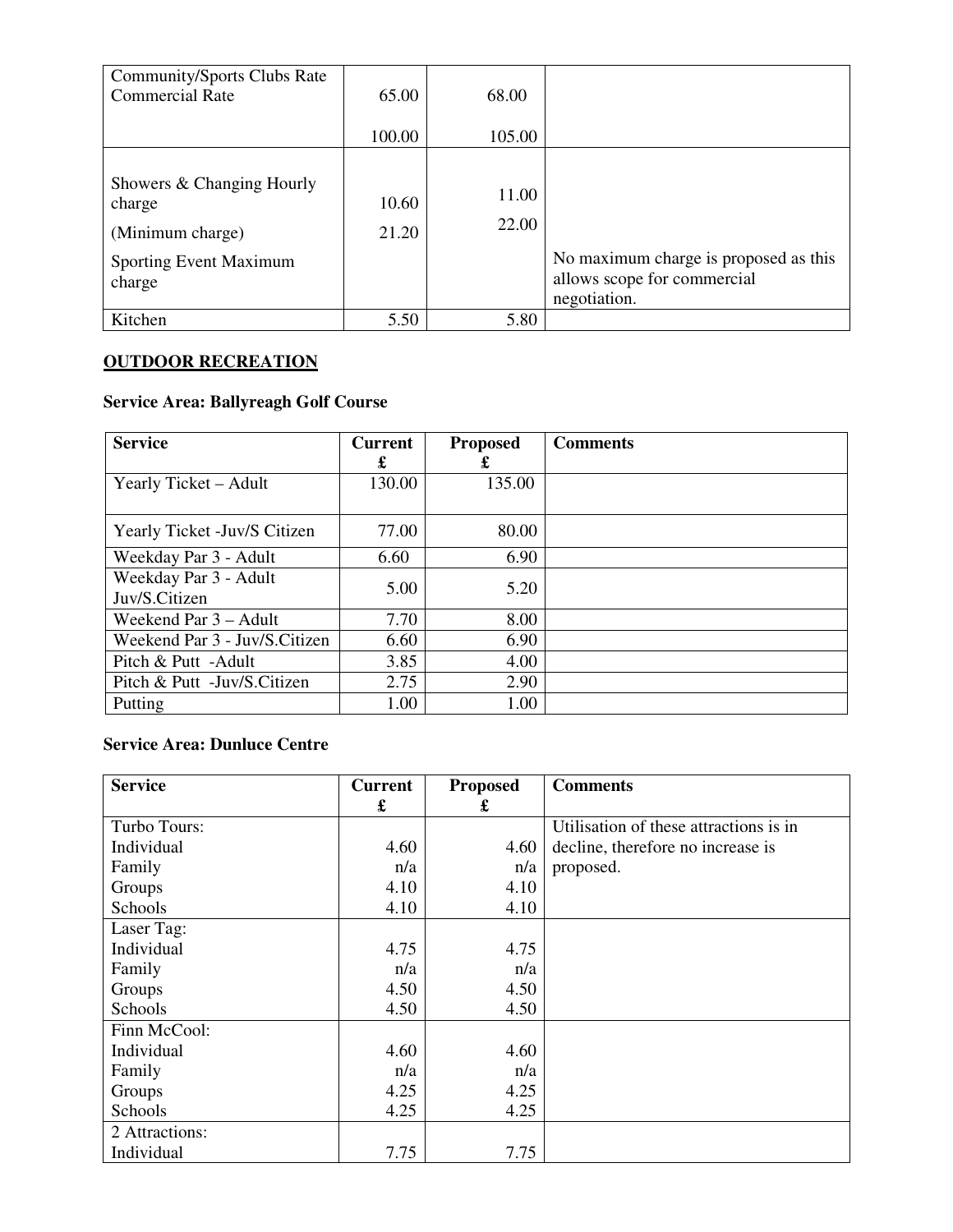| Family         | 7.75 | 7.75 |  |
|----------------|------|------|--|
| Groups         | 6.50 | 6.50 |  |
| Schools        | 5.65 | 5.65 |  |
| 3 Attractions: |      |      |  |
| Individual     | 9.25 | 9.25 |  |
| Family         | 7.90 | 7.90 |  |
| Groups         | 7.70 | 7.70 |  |
| Schools        | 6.20 | 6.20 |  |
| Laser Hire:    |      |      |  |
| Individual     | n/a  | n/a  |  |
| Family         | n/a  | n/a  |  |
| Groups         | 250  | 250  |  |
| Schools        | 250  | 250  |  |

# **Service Area: Harbours & Marinas**

| <b>Service</b>             | <b>Current</b><br>£ | <b>Proposed</b><br>£ | <b>Comments</b>                        |
|----------------------------|---------------------|----------------------|----------------------------------------|
| Coleraine Marina           |                     |                      |                                        |
| Summer (April – September) |                     |                      |                                        |
| Boats up to 7m             |                     |                      |                                        |
| Boats over 7m              | 89.00               | 93.00                | Prices per metre                       |
|                            | 102.00              | 107.00               |                                        |
| Winter (October – March)   |                     |                      |                                        |
| Boats up to 7m             |                     |                      |                                        |
| Boats over 7m              | 61.50               | 64.50                |                                        |
|                            | 68.00               | 71.00                |                                        |
| Monthly                    | 200.00              | 209.00               |                                        |
| Weekly                     | 77.00               | 80.50                |                                        |
| Daily                      | 20.00               | 21.00                |                                        |
| Rowing Boats up to 5m      |                     |                      |                                        |
| Summer (April – September) |                     |                      |                                        |
| Winter (October – March)   | 89.00               | 93.00                |                                        |
|                            | 56.00               | 58.50                |                                        |
| Use of Crane               | 11.00               | 11.50                | Prices per metre                       |
| <b>Sailing Dinghies</b>    | 58.00               | 60.50                | Per annum                              |
| <b>Electric Meter Hire</b> | 20.50               | 21.50                | Per annum – plus consumption charges   |
| Slipping & Changing        | 6.50                | 6.50                 |                                        |
| <b>Annual Slipping</b>     | 46.50               | 48.50                |                                        |
| Mast Hoist with Boat Lift  | 32.00               | 33.50                |                                        |
| Mast Hoist - Boats Moored  | 42.50               | 44.50                |                                        |
| Elsewhere                  |                     |                      |                                        |
| Short Stay Charge          | 5.50                | 5.50                 |                                        |
| Jet Wash                   | 11.00               | 11.50                |                                        |
| Diesel*                    | 0.85                | TBC*                 | *Per litre                             |
| Petrol*                    | 1.25                | TBC*                 | *Per litre                             |
| Portballintrae Harbour     |                     |                      |                                        |
| No charges applied         | n/a                 | n/a                  | It is recommended that during 2012     |
|                            |                     |                      | consultation takes place with boat     |
|                            |                     |                      | owners with a view to determining the  |
|                            |                     |                      | feasibility of introducing charges for |
|                            |                     |                      | 2013-14.                               |
| Portrush Harbour           |                     |                      |                                        |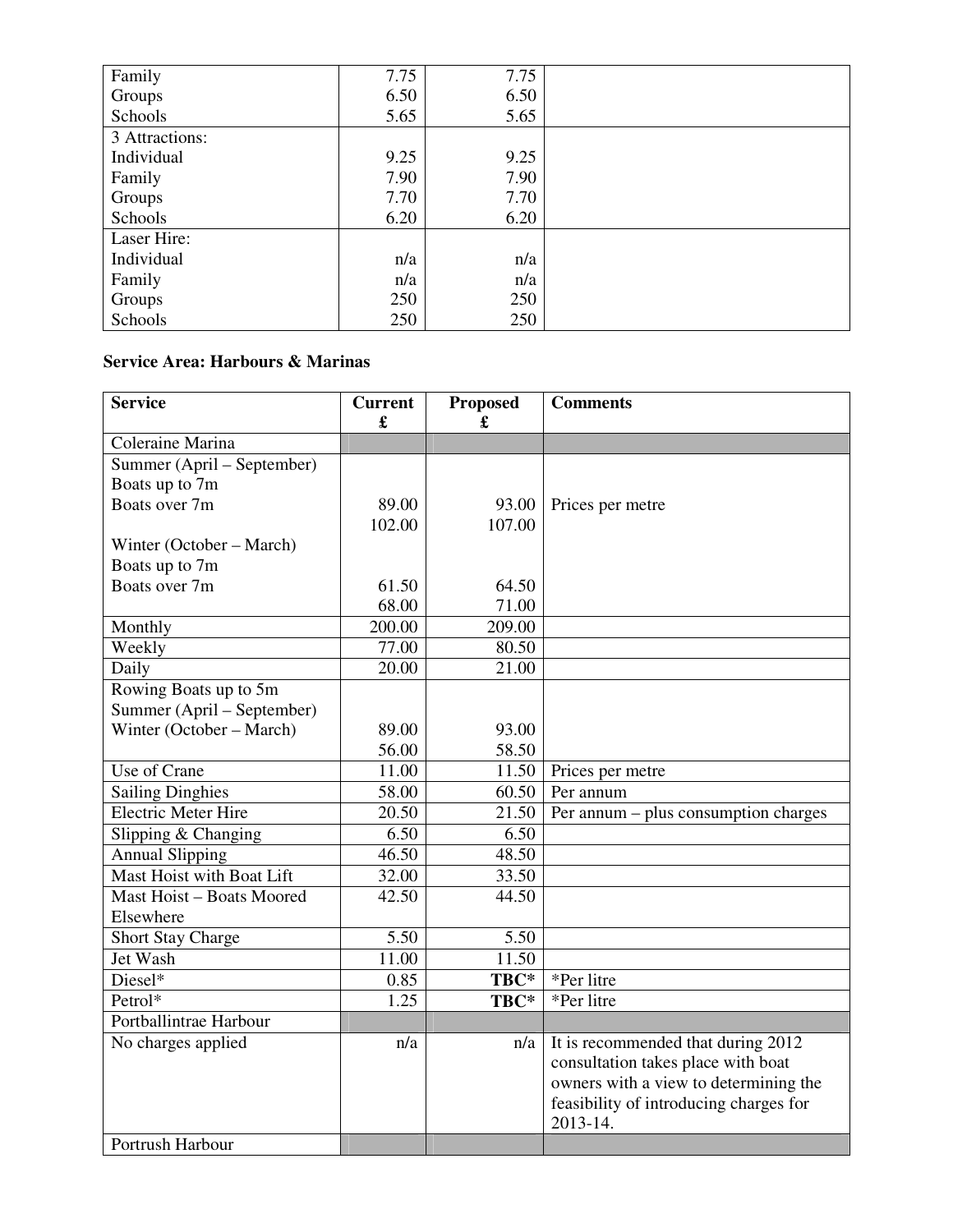| <b>Season Ticket</b>          |        |        |                                         |
|-------------------------------|--------|--------|-----------------------------------------|
| Boats up to 7m                | 70.00  | 73.50  | Prices per metre                        |
| Boats over 7m                 | 90.00  | 94.00  |                                         |
| Minimum Charge                | 350.00 | 365.00 |                                         |
| <b>Monthly Ticket</b>         |        |        |                                         |
| Boats up to 7m                | 180.00 | 188.00 |                                         |
| Boats over 7m                 | 200.00 | 209.00 |                                         |
|                               |        |        |                                         |
| Weekly Ticket                 |        |        |                                         |
| Boats up to 7m                | 63.50  | 66.50  |                                         |
| Boats over 7m                 | 73.00  | 76.50  |                                         |
|                               |        |        |                                         |
| Daily Ticket                  |        |        |                                         |
| Boats up to 7m                | 16.00  | 16.50  |                                         |
| Boats over 7m                 | 17.50  | 18.00  |                                         |
|                               |        |        |                                         |
| Rowing Boats (season)         | 63.30  | 66.00  |                                         |
| Tenders                       | 6.30   | 6.50   |                                         |
| <b>Covered Winter Storage</b> | n/a    |        | Not offered for 2012-13 due to facility |
|                               | n/a    |        | repairs and review of options.          |
| Slipping & Changing           | 6.50   | 6.50   |                                         |
| <b>Annual Slipping</b>        | 46.50  | 48.50  |                                         |
| Diesel*                       | 0.85   | TBC*   | Per litre                               |
| Portstewart Harbour           |        |        |                                         |
| <b>Season Ticket</b>          |        |        |                                         |
| Boats up to 7m                | 64.00  | 67.00  | Price per metre                         |
| Boats over 7m                 | 85.00  | 89.00  |                                         |
| All Boats - Outer Harbour     | 36.00  | 37.50  |                                         |
| Monthly Ticket                |        |        |                                         |
| Boats up to 7m                | 127.00 | 133.00 |                                         |
| Boats over 7m                 | 148.00 | 155.00 |                                         |
| All Boats - Outer Harbour     | n/a    |        |                                         |
| <b>Weekly Ticket</b>          |        |        |                                         |
| Boats up to 7m                | 48.00  | 50.00  |                                         |
| Boats over 7m                 | 58.00  | 60.50  |                                         |
| All Boats - Outer Harbour     | n/a    | n/a    |                                         |
|                               |        |        |                                         |
| Daily Ticket                  |        |        |                                         |
| Boats up to 7m                | 16.00  | 16.50  |                                         |
| Boats over 7m                 | 16.00  | 16.50  |                                         |
| All Boats - Outer Harbour     | n/a    | n/a    |                                         |

\* Management pricing flexibility required to reflect and respond to fuel price changes.

# **Service Area: Cemeteries**

| <b>Service</b>                              | <b>Current</b> |         | <b>Proposed</b> |         | <b>Other Councils 10/11</b> |
|---------------------------------------------|----------------|---------|-----------------|---------|-----------------------------|
|                                             |                |         | æ               |         | figures – residents         |
|                                             | Resident       | Non-res | Resident        | Non-res |                             |
| Purchase of a plot                          | 150.00         | 300.00  | 157.00          | 315.00  | Ballymoney £150             |
| Up to 3 openings (per<br>opening)           | 150.00         | 300.00  | 157.00          | 315.00  | Ballymoney £160             |
| Burials on Saturday,<br>Sunday, Monday (am) | 150.00         | 300.00  | 157.00          | 315.00  | Ballymoney £160             |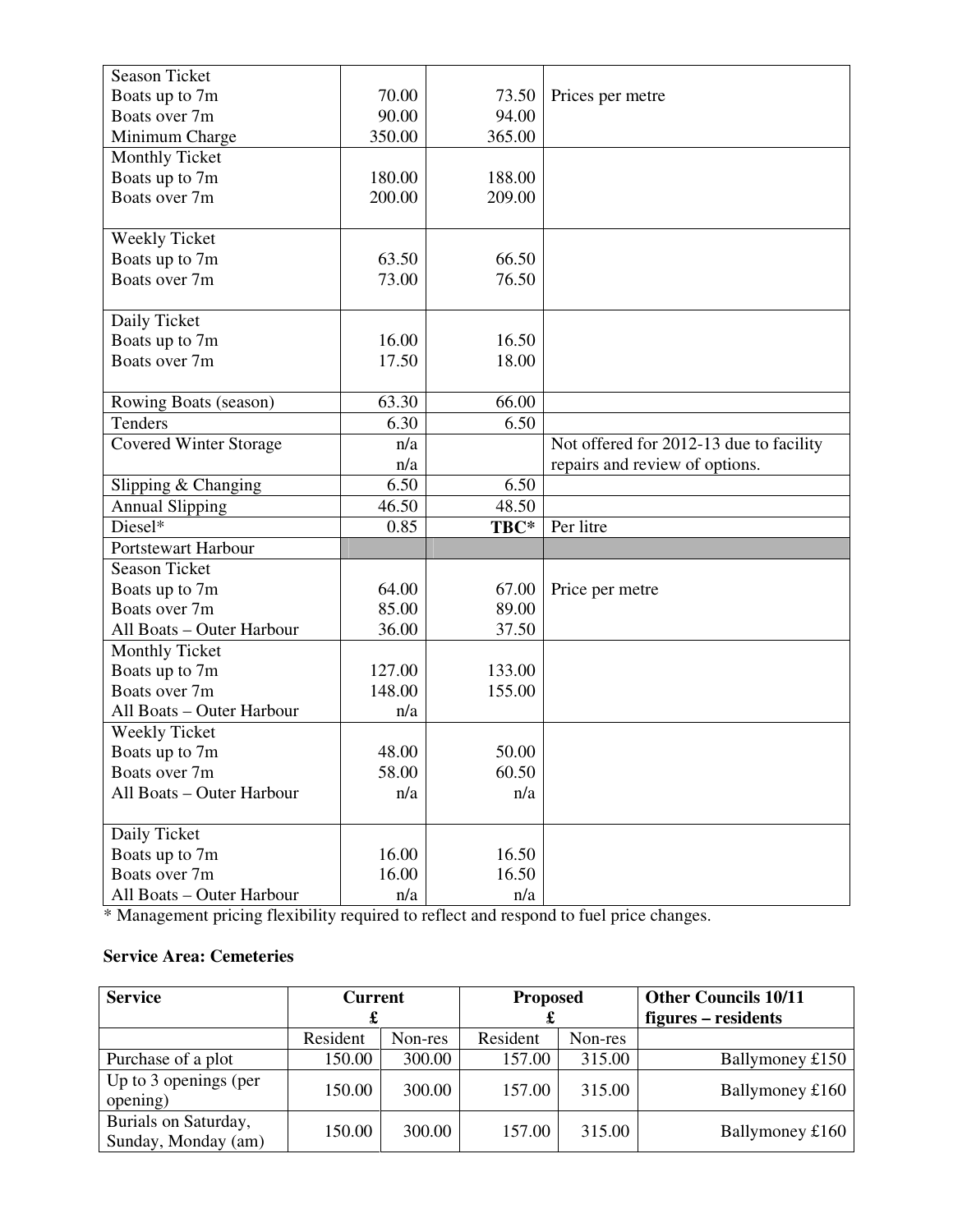| and Bank Holidays (per |       |        |       |        |                         |
|------------------------|-------|--------|-------|--------|-------------------------|
| opening)               |       |        |       |        |                         |
| Ashes                  | 50.00 | 100.00 | 52.50 | 105.00 | Limavady £80            |
| Stillborn / Children   | 30.00 | 60.00  | 31.50 | 63.00  | Ballymoney £46          |
| under 2 years          |       |        |       |        |                         |
| Permission to erect    | 50.00 | 60.00  | 52.50 | 63.00  |                         |
| memorial               |       |        |       |        | Limavady £50            |
| Duplicate certificate  | 10.00 | 20.00  | 10.50 | 21.00  | Limavady £25            |
| Tree for Garden of     | 75.00 | 80.00  | 78.00 | 84.00  | N/A                     |
| Remembrance            |       |        |       |        |                         |
| Plaque for Garden of   | 75.00 | 80.00  | 78.00 | 84.00  | Ballymoney £45          |
| Remembrance            |       |        |       |        | (£90 for non-residents) |

# **ART AND CULTURE**

# **Service Area: Flowerfield Arts Centre**

| <b>Service</b>           | <b>Current</b><br>£ | <b>Proposed</b><br>£ | <b>Comments</b>                         |
|--------------------------|---------------------|----------------------|-----------------------------------------|
| Room Hire                |                     |                      | All rooms now changed to reflect hourly |
| Arts & Voluntary Rates   |                     |                      | rate and increases proposed reflect the |
|                          |                     |                      | growing demand and no pricing review    |
|                          |                     |                      | for several years.                      |
| Conference Room          |                     |                      |                                         |
| 1 Hour                   | 25.00               | 26.00                |                                         |
| 3 Hours                  | 60.00               | 63.00                |                                         |
| Auditorium - Hall Only   |                     |                      |                                         |
| 1 Hour                   | 35.00               | 36.50                |                                         |
| 3 Hours                  | 85.00               | 89.00                |                                         |
| <b>Auditorium Seated</b> |                     |                      |                                         |
| 1 Hour                   | 40.00               | 42.00                |                                         |
| 3 Hours                  | 105.00              | 110.00               |                                         |
| Media Training Room      |                     |                      |                                         |
| 1 Hour                   | 40.00               | 42.00                |                                         |
| 3 Hours                  | 105.00              | 110.00               |                                         |
| Darkroom & Auditorium    |                     |                      |                                         |
| W/shop                   |                     |                      |                                         |
| 1 Hour                   | 20.00               | 21.00                |                                         |
| 3 Hour                   | 50.00               | 52.00                |                                         |
| <b>Pottery Studio</b>    |                     |                      |                                         |
| 1 Hour                   | 25.00               | 26.00                |                                         |
| 3 Hours                  | 60.00               | 63.00                |                                         |
| Classrooms 1.2.3         |                     |                      |                                         |
| 1 Hour                   | 25.00               | 26.00                |                                         |
| 3 Hours                  | 60.00               | 63.00                |                                         |
| Media Workshop           |                     |                      |                                         |
| 1 Hour                   | 25.00               | 26.00                |                                         |
| 3 Hours                  | 60.00               | 63.00                |                                         |
| Foyer (3 Hours)          | 85.00               | 89.00                |                                         |
| Kitchen (3 Hours)        | 45.00               | 47.00                |                                         |
| Room Hire                |                     |                      | All rooms now changed to reflect hourly |
| <b>Commercial Rates</b>  |                     |                      | rate and increases proposed reflect the |
|                          |                     |                      | growing demand and no pricing review    |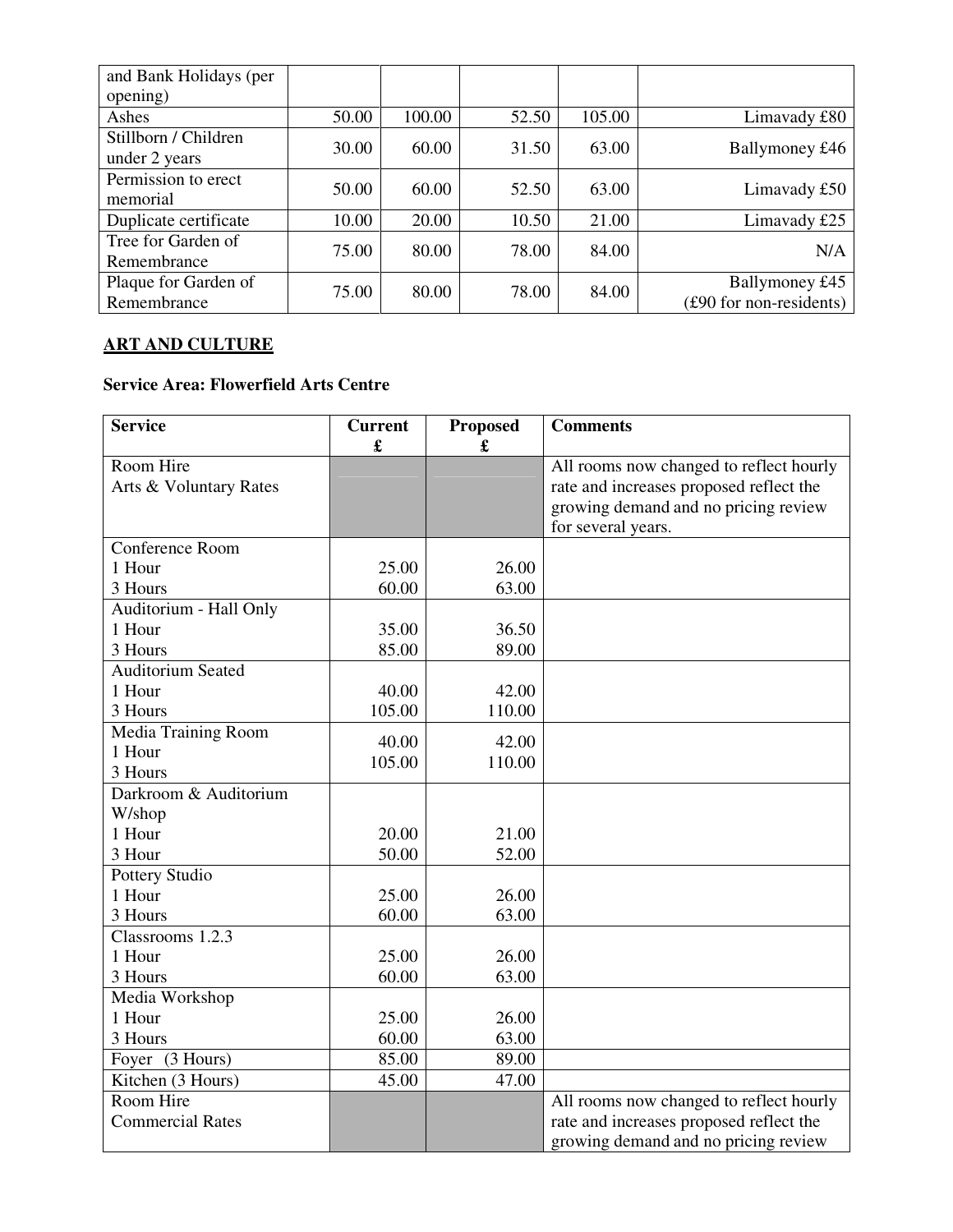|                                    |           |        | for several years.                       |
|------------------------------------|-----------|--------|------------------------------------------|
| Conference Room                    |           |        |                                          |
| 1 Hour                             | 40.00     | 42.00  |                                          |
| 3 Hours                            | 110.00    | 115.00 |                                          |
| Auditorium - Hall Only             |           |        |                                          |
| 1 Hour                             | 60.00     | 63.00  |                                          |
| 3 Hours                            | 160.00    | 167.00 |                                          |
| <b>Auditorium Seated</b>           |           |        |                                          |
| 1 Hour                             | 75.00     | 78.00  |                                          |
| 3 Hours                            | 210.00    | 219.00 |                                          |
| Media Training Room                |           |        |                                          |
| 1 Hour                             | 70.00     | 73.00  |                                          |
| 3 Hours                            | 190.00    | 199.00 |                                          |
| Darkroom & Auditorium              |           |        |                                          |
| W/shop                             |           |        |                                          |
| 1 Hour                             | 25.00     | 26.00  |                                          |
| 3 Hours                            | 60.00     | 63.00  |                                          |
| Pottery Studio                     |           |        |                                          |
| 1 Hour                             | 40.00     | 42.00  |                                          |
| 3 Hours                            | 110.00    | 115.00 |                                          |
|                                    |           |        |                                          |
| Classrooms 1.2.3                   |           |        |                                          |
| 1 Hour                             | 35.00     | 37.00  |                                          |
| 3 Hours                            | 90.00     | 94.00  |                                          |
| Media Workshop                     |           |        |                                          |
| 1 Hour                             | 35.00     | 37.00  |                                          |
| 3 Hours                            | 90.00     | 94.00  |                                          |
| Foyer (3 Hours)                    | 110.00    | 115.00 |                                          |
| Kitchen (3 Hours)                  | 60.00     | 63.00  |                                          |
| "Friends of Flowerfield"           |           |        |                                          |
| Scheme                             |           |        |                                          |
| <b>Concession Rate</b>             | 10.00     | 10.00  |                                          |
| Individual                         | 12.00     | 13.00  |                                          |
| Family                             | 18.00     | 19.00  |                                          |
| "Friends" Room Hire                | 7.00      | 7.50   |                                          |
| Sessions                           |           |        |                                          |
| Kiln Hire                          |           |        |                                          |
| Ceramics Large Kiln                | 20.00     | 21.00  | Charge applied to operational and        |
| Ceramics Small Kiln                | 15.00     | 16.00  | maintenance costs.                       |
| <b>Glass Kilns</b>                 | 15.00     | 16.00  |                                          |
| <b>Gallery Sales Commission</b>    | 25%       | 25%    | Commission rate increased to 25%         |
| Rate                               |           |        | within the past year.                    |
| Coffee Dock:                       |           |        | *A minimum 15% increase is               |
| A selection of drinks and          | Range per | $\ast$ | recommended in line with market values   |
| snacks are offered i.e. Tea @      | product   |        |                                          |
| 60p; Canned Drinks @ 50p           |           |        |                                          |
| etc.                               |           |        |                                          |
| <b>Auxiliary Technical Support</b> |           |        | Continuation of new charges for          |
| Services for Auditorium            |           |        | technical support to auditorium events.  |
| Per 4 hour session                 | 80.00     | 84.00  |                                          |
| Per additional hour                | 15.00     | 16.00  |                                          |
| <b>Performance Ticket Prices</b>   | 9.00      | 10.00  | Ticket prices linked to performance      |
| (minimum charge)                   |           |        | factors.                                 |
| All Workshops & Course             | 6.00      | 6.00   | Prices remain competitive and set as per |
|                                    |           |        |                                          |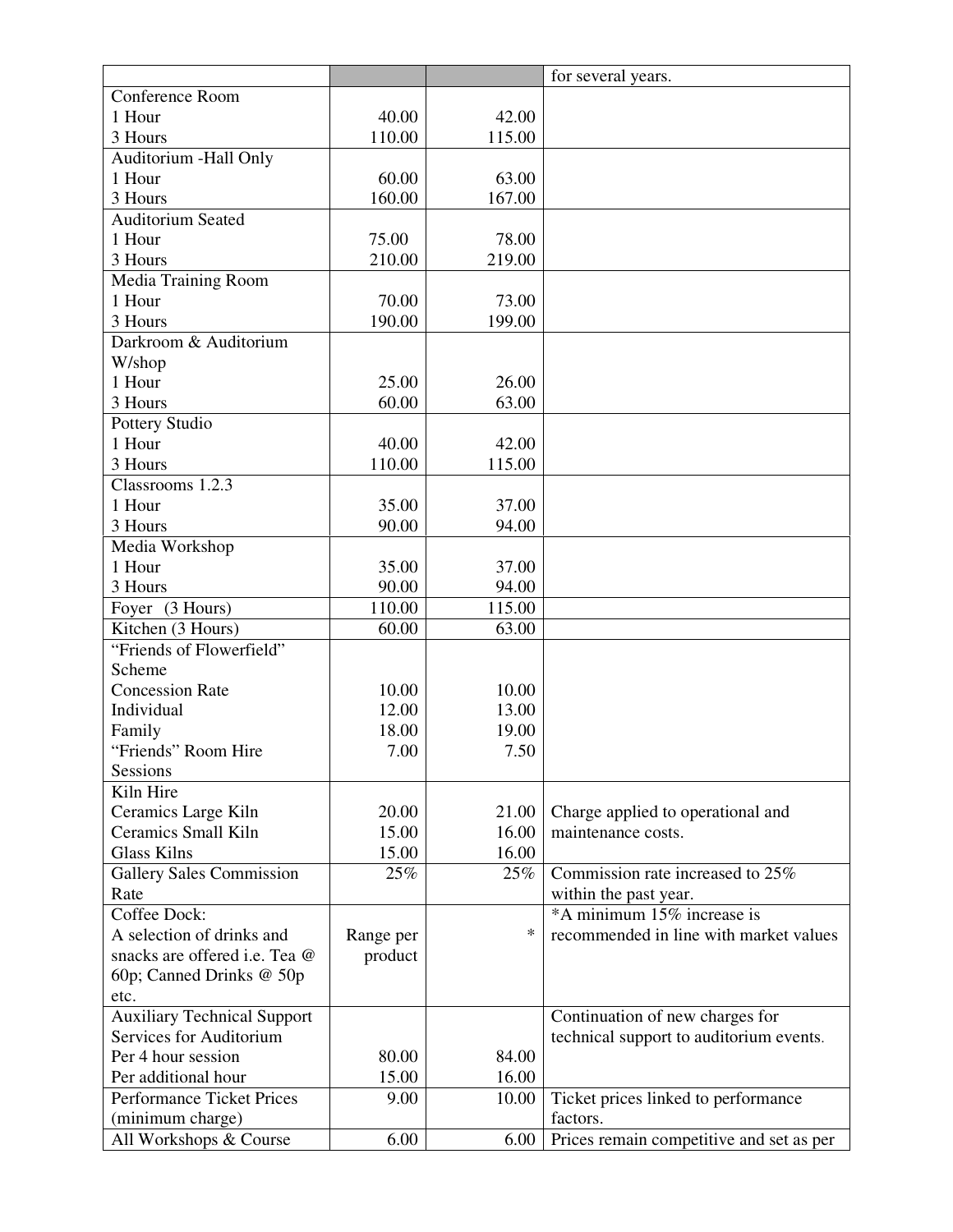| Fees (minimum charge)                    |            |          | costing factors. |
|------------------------------------------|------------|----------|------------------|
| Artist / Makers Studio Rental<br>1 Month | 90.00      | 94.50    |                  |
| Reprographic Charges                     |            |          |                  |
| Photocopy                                | $20 - 75p$ | $21-80p$ |                  |
| Laminating                               | 1.00       | 1.05     |                  |
|                                          | 2.00       | 2.10     |                  |

# **Service Area: Museums**

| <b>Service</b>            | Current $\mathbf{\pounds}$ | <b>Proposed</b> | <b>Comments</b>                          |
|---------------------------|----------------------------|-----------------|------------------------------------------|
|                           |                            | £               |                                          |
| Mountsandel               | 15.00                      | 16.00           | Plus £10 refundable deposit              |
| Age concern/50s           | 15.00                      |                 | 16.00   Plus £10 refundable deposit      |
| Coleraine/WWII            |                            |                 |                                          |
| Victorian Coleraine (new) | 15.00                      |                 | $16.00$ New service. Plus £20 refundable |
|                           |                            |                 | deposit reflecting higher collections    |
|                           |                            |                 | value & maintenance costs.               |

# **COMMUNITY CENTRES AND TOWN HALLS**

# **Service Area: Community Centres**

| <b>Service</b>          | Current £ | <b>Proposed</b><br>£ | <b>Comments</b>                          |
|-------------------------|-----------|----------------------|------------------------------------------|
| Ballysally (Hourly)*    |           |                      |                                          |
| General Purpose Area:   |           |                      |                                          |
| <b>Community Group</b>  | 7.20      | 7.40                 |                                          |
| <b>Statutory Agency</b> | 12.30     | 12.85                |                                          |
| Commercial              | 13.00     | 13.60                |                                          |
| Social Area/Coffee Bar: |           |                      |                                          |
| <b>Community Group</b>  | 7.20      | 7.40                 |                                          |
| <b>Statutory Agency</b> | 12.30     | 12.85                |                                          |
| Commercial              | 13.00     | 13.60                |                                          |
| <b>Training Room:</b>   |           |                      |                                          |
| Community Group         | 7.20      | 7.40                 |                                          |
| <b>Statutory Agency</b> | 12.30     | 12.84                |                                          |
| Commercial              | 13.00     | 13.60                |                                          |
| Art/Kiln Room:          |           |                      |                                          |
| <b>Community Group</b>  | 7.20      | 7.40                 |                                          |
| <b>Statutory Agency</b> | 12.30     | 12.85                |                                          |
| Commercial              | 13.00     | 13.60                |                                          |
| Main Hall:              |           |                      |                                          |
| <b>Community Group</b>  | 12.30     | 12.70                |                                          |
| <b>Statutory Agency</b> | 18.00     | 18.80                |                                          |
| Commercial              | 21.10     | 22.00                |                                          |
| <b>Computer Suite:</b>  |           |                      |                                          |
| <b>Community Group</b>  | 7.20      | 7.40                 | Plus tutor fees where applicable.        |
| <b>Statutory Agency</b> | 12.70     | 13.25                | Commercial rate undervalued.             |
| Commercial              | 16.00     | 16.70                |                                          |
| Kitchen:                |           |                      |                                          |
| <b>Community Group</b>  | 5.20      | 5.40                 | These charges are per session rather per |
| <b>Statutory Agency</b> | 10.60     | 11.00                | hour.                                    |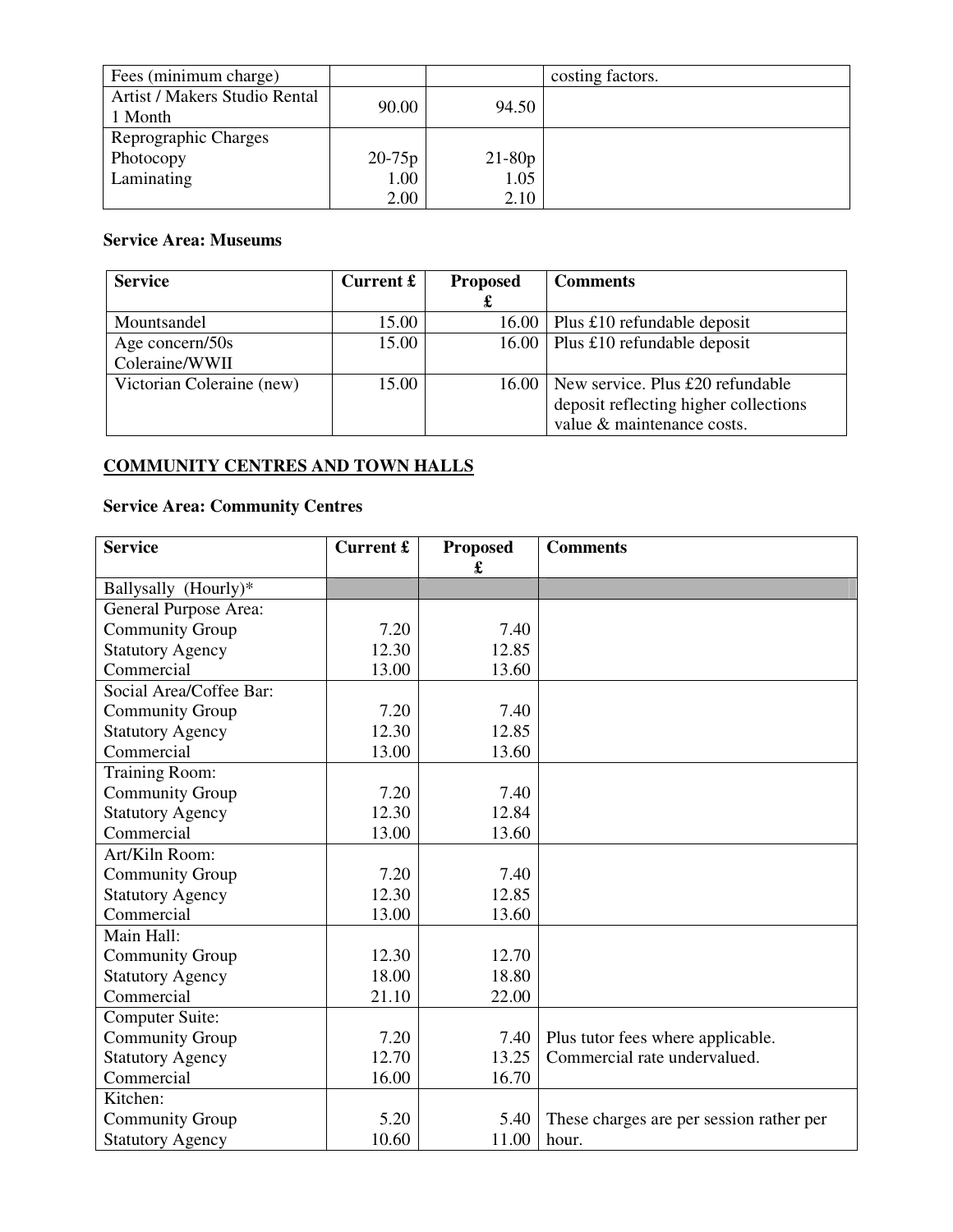| Commercial                    | 10.60 | 11.00 |                                        |
|-------------------------------|-------|-------|----------------------------------------|
| Outdoor Multi Play Area:      |       |       |                                        |
| <b>Adult Rates:</b>           |       |       |                                        |
| <b>Community Group</b>        | 15.50 | 16.00 |                                        |
| <b>Statutory Agency</b>       | 25.30 | 26.40 |                                        |
| Commercial                    | 26.00 | 27.00 |                                        |
|                               |       |       |                                        |
| Junior Rates:                 |       |       |                                        |
| <b>Community Group</b>        | 10.30 | 10.60 |                                        |
| <b>Statutory Agency</b>       | 17.00 | 17.75 |                                        |
| Commercial                    | 19.00 | 20.00 |                                        |
| Coleraine West - New          |       |       |                                        |
| Facility (Hourly)             |       |       |                                        |
| Main Hall                     |       |       | 2010/11/12 fees based upon the         |
| <b>Community Rate</b>         | 7.00  | 7.70  | requirement to move from an old to new |
| 1/2 Main Hall -Community Rate | 4.00  | 4.50  | facility. As a transitionary rate, the |
| <b>Commercial Rate</b>        | 21.20 | 22.00 | increases bring consistency to New     |
|                               |       |       | Facility pricing.                      |
| Hall 2                        |       |       |                                        |
| <b>Community Rate</b>         | 6.00  | 6.20  |                                        |
| <b>Commercial Rate</b>        | 12.00 | 12.50 |                                        |
| <b>Committee/Meeting Room</b> | 3.00  | 3.50  |                                        |
| <b>Boxing Club Room</b>       | 6.00  | 6.20  |                                        |
| Harpur's Hill                 |       |       |                                        |
| Main Hall                     |       |       | Charges reflective of the offer.       |
| <b>Community Rate</b>         | 3.50  | 3.60  |                                        |
| <b>Commercial Rate</b>        | 6.50  | 6.70  |                                        |
| <b>Millburn Community</b>     |       |       |                                        |
| (Hourly)                      |       |       |                                        |
| Main Hall                     | 5.00  | 5.10  |                                        |
| Special                       |       |       |                                        |
| Functions/Discos/Parties/     | 11.50 | 12.00 |                                        |
| Commercial etc                |       |       |                                        |
| <b>Committee Room</b>         | 3.20  | 3.30  |                                        |
| Peter Thompson Hall -         |       |       |                                        |
| Castlerock (Hourly)           |       |       |                                        |
|                               |       |       |                                        |
| Main Hall                     |       |       |                                        |
| <b>Community Rate</b>         | 7.50  | 7.70  |                                        |
| <b>Commercial Rate</b>        | 21.10 | 22.00 |                                        |
| Fee Paying Sport Activity     | 10.50 | 10.80 |                                        |
|                               |       |       |                                        |
| Minor Hall                    |       |       |                                        |
| <b>Community Rate</b>         | 4.50  | 4.60  |                                        |
| <b>Commercial Rate</b>        | 8.50  | 8.90  |                                        |
|                               |       |       |                                        |
| Pavilion Area                 |       |       |                                        |
| <b>Community Rate</b>         | 5.50  | 5.70  |                                        |
| <b>Commercial Rate</b>        | 10.50 | 11.00 |                                        |
|                               |       |       |                                        |
| <b>Committee Room</b>         | 3.00  | 3.50  |                                        |
| Sleepovers - per day          |       |       |                                        |
|                               |       |       |                                        |
|                               |       |       |                                        |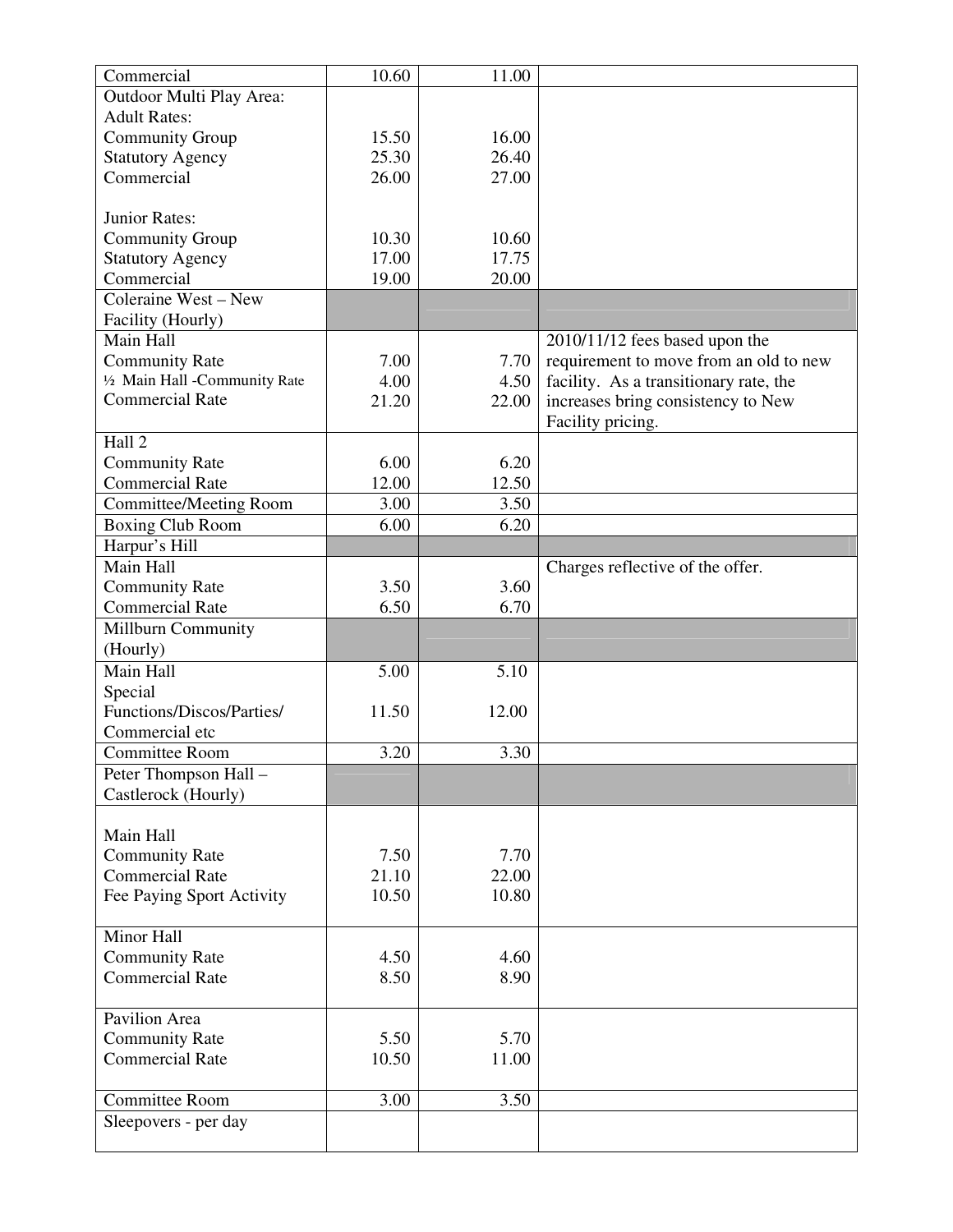| Groups up to 10 people  |       |       |  |
|-------------------------|-------|-------|--|
| Groups 11-20            | 26.00 | 27.00 |  |
| Groups 21 or more       | 40.00 | 42.00 |  |
|                         | 60.00 | 63.00 |  |
| Portballintrae (Hourly) |       |       |  |
| Main Hall               |       |       |  |
| <b>Community Rate</b>   | 7.50  | 7.70  |  |
| <b>Commercial Rate</b>  | 21.10 | 22.00 |  |
|                         |       |       |  |
| <b>Committee Room</b>   | 3.00  | 3.50  |  |
| Windyhall– (Hourly)     |       |       |  |
| Main Hall               |       |       |  |
| <b>Community Rate</b>   | 7.50  | 7.70  |  |
| <b>Commercial Rate</b>  | 21.10 | 22.00 |  |
|                         |       |       |  |
| <b>Committee Room</b>   | 3.00  | 3.50  |  |

\*Excludes charges applied to the Ballysally Youth Club as these would need to be set and approved by NEELB. Given the centre is operated jointly with NEELB, the proposed charges should also be presented to the BYCC Joint Management Committee.

# **Service Area: Town Halls**

In general the current charges are reflective of the different facility offer and the variable hires.

| <b>Service</b>              | <b>Current</b><br>£ | Proposed £ | <b>Comments</b> |
|-----------------------------|---------------------|------------|-----------------|
| <b>Coleraine Town Hall</b>  |                     |            |                 |
| Main Hall:                  |                     |            |                 |
|                             |                     |            |                 |
| Daily $(9am - 5pm)$         | 80.00               | 84.00      |                 |
| Evening $(6pm -11.00pm)$    | 80.00               | 84.00      |                 |
| All Day $(10am - 10pm)$     | 140.00              | 146.00     |                 |
| Full Day $(9am - 11pm)$     | 160.00              | 167.00     |                 |
|                             |                     |            |                 |
| Council Chamber:            |                     |            |                 |
| Daily<br>$(9am - 5pm)$      | 37.00               | 39.00      |                 |
| Evening $(6pm - 11pm)$      | 37.00               | 39.00      |                 |
| <b>Small Room:</b>          |                     |            |                 |
| Daily<br>$(9am - 5pm)$      | 16.00               | 17.00      |                 |
| Evening $(6pm - 11pm)$      | 16.00               | 17.00      |                 |
| <b>Kitchen Facilities</b>   | 7.50                | 7.80       |                 |
| <b>Stage Lighting</b>       | 16.00               | 17.00      |                 |
| Piano                       | 5.00                | 5.30       |                 |
| Additional hours – per hour | 16.00               | 17.00      |                 |
| outside above periods (inc. |                     |            |                 |
| Sundays/Bank Holidays)      |                     |            |                 |
| Portrush Town Hall          |                     |            |                 |
| Main Hall:                  |                     |            |                 |
| $(9am - 5pm)$<br>Daily      |                     |            |                 |
| Evening $(6pm - 11pm)$      | 74.00               | 77.00      |                 |
| All Day $(10am - 10pm)$     | 74.00               | 77.00      |                 |
| Full Day (9am - 11pm)       | 130.00              | 136.00     |                 |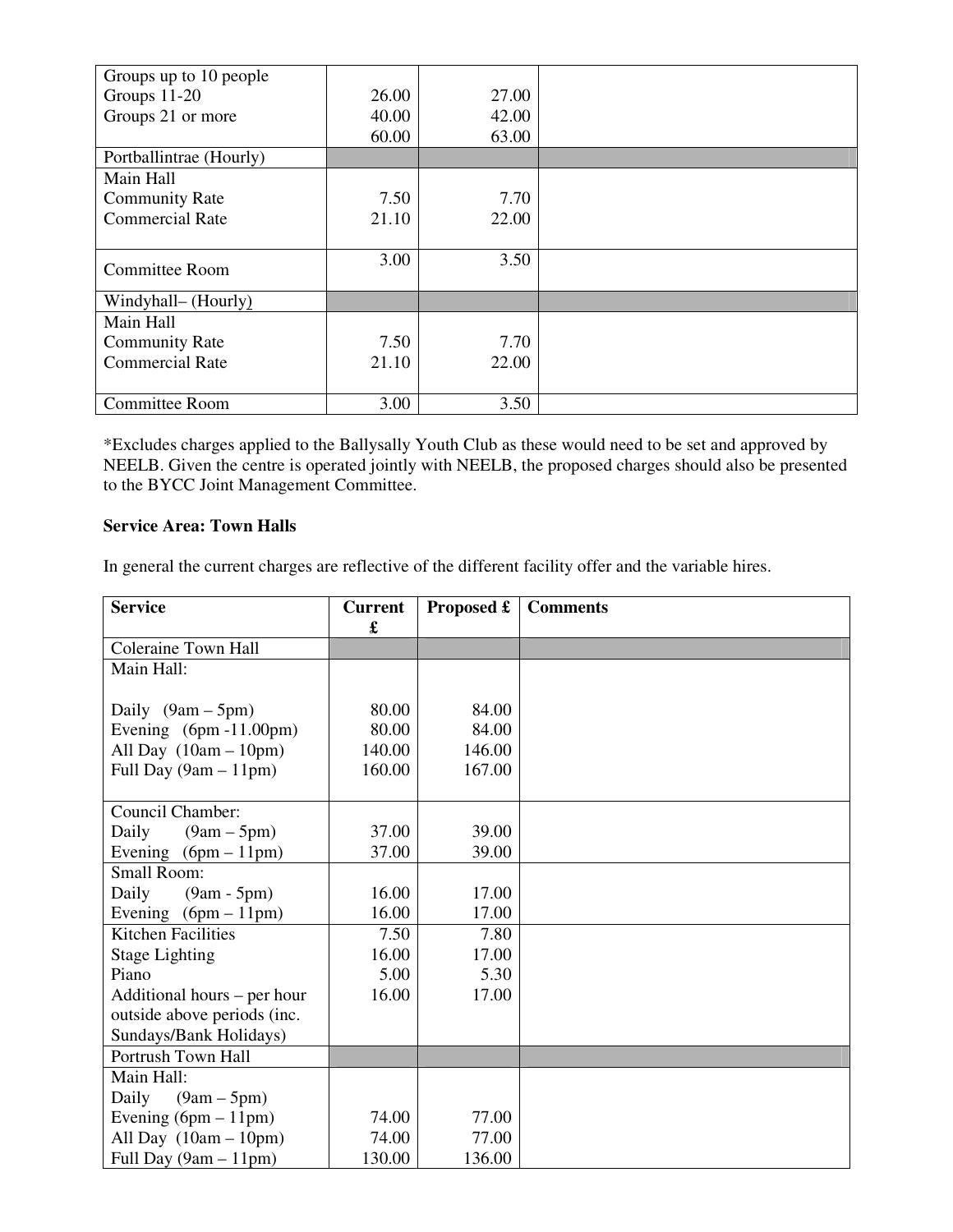|                             | 148.00 | 155.00 |  |
|-----------------------------|--------|--------|--|
|                             |        |        |  |
| Meeting Room:               |        |        |  |
| Daily<br>$(9am - 5pm)$      | 31.50  | 33.00  |  |
| Evening $(6pm - 11pm)$      | 31.50  | 33.00  |  |
| Girvan Room:                |        |        |  |
| Daily<br>$(9am - 5pm)$      | 31.50  | 33.00  |  |
| Evening $(6pm - 11pm)$      | 31.50  | 33.00  |  |
| <b>Wedding Ceremony (2)</b> | 50.00  | 53.00  |  |
| hours)                      |        |        |  |
| <b>Wedding Reception</b>    | 148.00 | 155.00 |  |
| <b>Kitchen Facilities</b>   |        |        |  |
| <b>Stage Lighting</b>       | 7.50   | 7.80   |  |
| Piano                       | 10.50  | 11.00  |  |
| Additional hours – per hour | 5.00   | 5.30   |  |
| outside above periods (inc. |        |        |  |
| Sundays/Bank Holidays)      | 16.00  | 17.00  |  |
| Portstewart Town Hall       |        |        |  |
|                             |        |        |  |
| Main Hall:                  |        |        |  |
| Daily<br>$(9am - 5pm)$      | 74.00  | 77.00  |  |
| Evening $(6pm - 11pm)$      | 74.00  | 77.00  |  |
| All Day $(10am - 10pm)$     | 130.00 | 136.00 |  |
| Full Day $(9am - 11pm)$     | 140.00 | 146.00 |  |
|                             |        |        |  |
| Minor Hall:                 |        |        |  |
| Daily<br>$(9am - 5pm)$      | 31.50  | 33.00  |  |
| Evening $(6pm - 11pm)$      | 31.50  | 33.00  |  |
| <b>Kitchen Facilities</b>   |        |        |  |
| Piano                       | 7.50   | 7.80   |  |
| Additional hours – per hour | 5.00   | 5.30   |  |
| outside above periods (inc. |        |        |  |
| Sundays/Bank Holidays)      | 16.00  | 17.00  |  |
| Kilrea Town Hall - (Hourly) |        |        |  |
| Rooms $1 \& 2$ (Upstairs)   |        |        |  |
| <b>Community Rate</b>       | 7.50   | 7.80   |  |
| <b>Commercial Rate</b>      | 13.00  | 13.50  |  |
| Room 3 - Small              | 5.00   | 5.30   |  |
| (Downstairs)                |        |        |  |
| Double Room (Rooms 1 & 2    |        |        |  |
| opened up)                  |        |        |  |
| <b>Community Rate</b>       | 12.50  | 12.80  |  |
| <b>Commercial Rate</b>      | 21.50  | 22.00  |  |
| Kitchen                     | 3.50   | 3.60   |  |

Following requests for information on profit and loss and usage figures, the Corporate Director of Leisure and Development advised he would bring the information to a future meeting.

# **6.0 For Information**

Members noted information on the following topic, as detailed in the report:

• Update on Market Yard and Coleraine Museum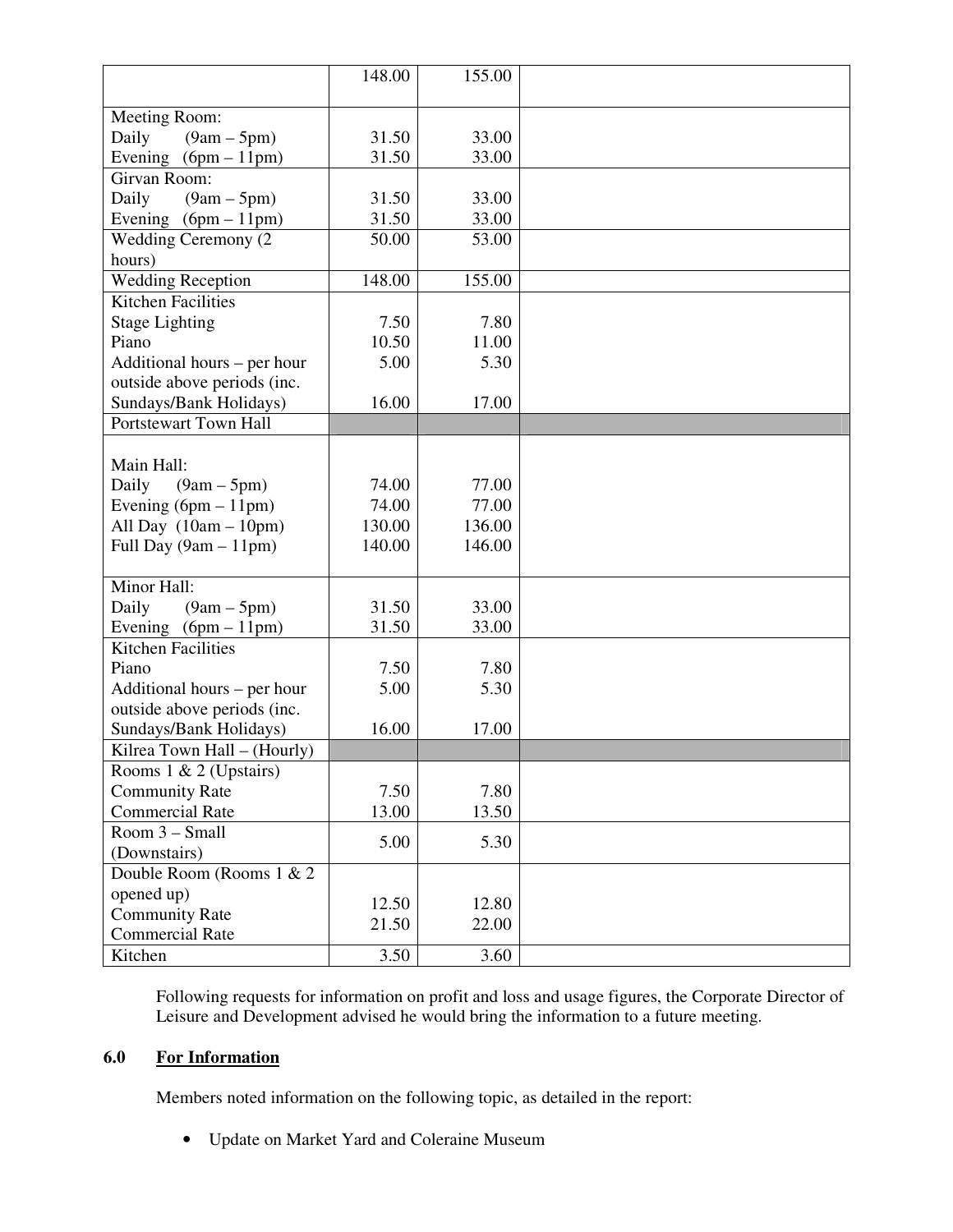# **7.0 THE IRISH OPEN GOLF CHAMPIONSHIP 2012 - PORTRUSH**

Following a member's query about this event, the Corporate Director of Leisure and Development advised that Council would understand its role when officers had met with other agencies.

#### **8.0 BIN COLLECTIONS**

A member referred to the recent high winds and empty bins which had blown away and asked that bin men exercise due diligence when putting bins back.

# **9.0 MR. D. BOYLE - CARETAKER, COLERAINE TOWN HALL**

A member referred to the charity work carried out by Mr. D. Boyle and suggested that Council recognise his achievements. The Corporate Director of Environmental Services advised that officers would meet to discuss this topic and it would be brought back to a Policy and Development Committee meeting.

A member reported that Mr. Boyle's certificates had not been displayed on the wall as previously arranged and requested that this be done as soon as possible.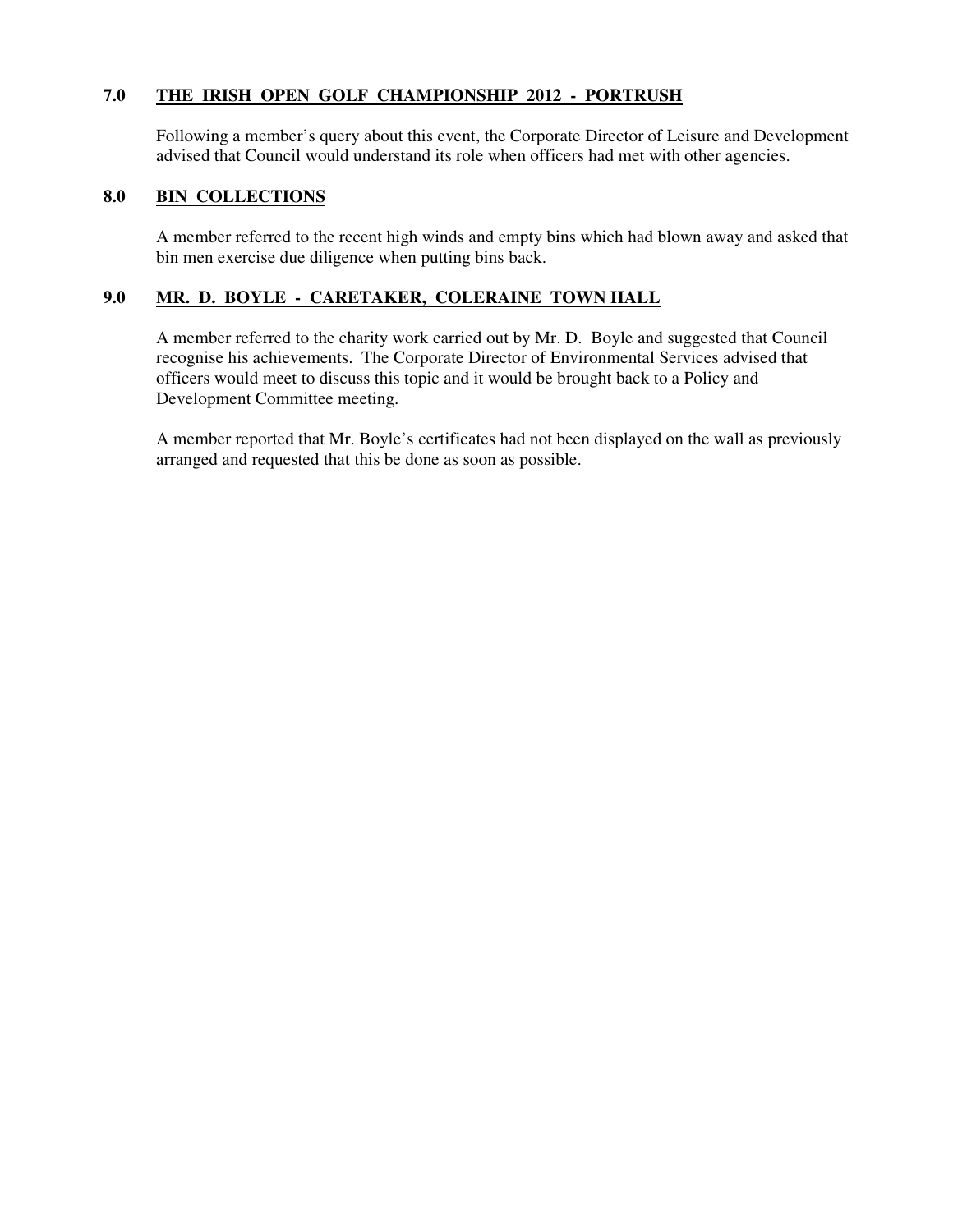# **POLICY AND DEVELOPMENT COMMITTEE**

# **17th January, 2012.**

| <b>Present:</b>                          |                                                                                                                                                                               | Councillor M. Fielding, in the Chair                            |  |  |  |  |
|------------------------------------------|-------------------------------------------------------------------------------------------------------------------------------------------------------------------------------|-----------------------------------------------------------------|--|--|--|--|
|                                          | The Mayor, Alderman J. M. Bradley                                                                                                                                             |                                                                 |  |  |  |  |
|                                          | The Deputy Mayor, Councillor W. A. King                                                                                                                                       |                                                                 |  |  |  |  |
|                                          | <b>Aldermen</b>                                                                                                                                                               |                                                                 |  |  |  |  |
|                                          | W. T. Creelman<br>M. T. Hickey (Mrs.)                                                                                                                                         | N. F. Hillis<br>W. J. McClure                                   |  |  |  |  |
|                                          | <b>Councillors</b>                                                                                                                                                            |                                                                 |  |  |  |  |
|                                          | C. Alexander (Ms.)                                                                                                                                                            | D. Harding                                                      |  |  |  |  |
|                                          | C. Archibald                                                                                                                                                                  | R. J. Holmes                                                    |  |  |  |  |
|                                          | (Items $2.1 - 7.2.1$ )                                                                                                                                                        | R. A. Loftus (Mrs.)                                             |  |  |  |  |
|                                          | Y. Boyle (Ms.)                                                                                                                                                                | W. McCandless                                                   |  |  |  |  |
|                                          | A. S. Cole                                                                                                                                                                    | D. McClarty                                                     |  |  |  |  |
|                                          | G. Duddy                                                                                                                                                                      | G. L. McLaughlin                                                |  |  |  |  |
|                                          | E. P. Fielding (Mrs.)                                                                                                                                                         | A. McQuillan                                                    |  |  |  |  |
|                                          | <b>B.</b> Fitzpatrick<br>(Items $2.1 - 7.2.1$ )                                                                                                                               |                                                                 |  |  |  |  |
| <b>Officers in</b><br><b>Attendance:</b> | Town Clerk and Chief Executive, Corporate Director of<br>Leisure and Development, Head of Development Services,<br>Head of Performance, Policy and Governance, Acting Head of |                                                                 |  |  |  |  |
|                                          |                                                                                                                                                                               |                                                                 |  |  |  |  |
|                                          | <b>Administrative Assistant</b>                                                                                                                                               | Finance, Portrush Regeneration Manager (Items $1.0 - 2.2$ ) and |  |  |  |  |
| Apology:                                 | <b>Councillor Barbour</b>                                                                                                                                                     |                                                                 |  |  |  |  |

# **1.0 IN COMMITTEE**

It was agreed to consider a number of items 'In Committee' at the end of the meeting.

#### **2.0 DEVELOPMENT SERVICES' REPORT**

 Consideration was given to the Report of the Head of Development Services (previously supplied).

Matters arising:

## **2.1 Portrush Regeneration**

Members received an update on the overall programme for the Portrush resort and noted details of the West Bay Environmental Improvement Project, as contained in the report. Members expressed their support for the need to continue with the regeneration scheme.

The Town Clerk and Chief Executive read an email from Mr. Howard Hastings, Chairman of the Northern Ireland Tourist Board (NITB), thanking Council for their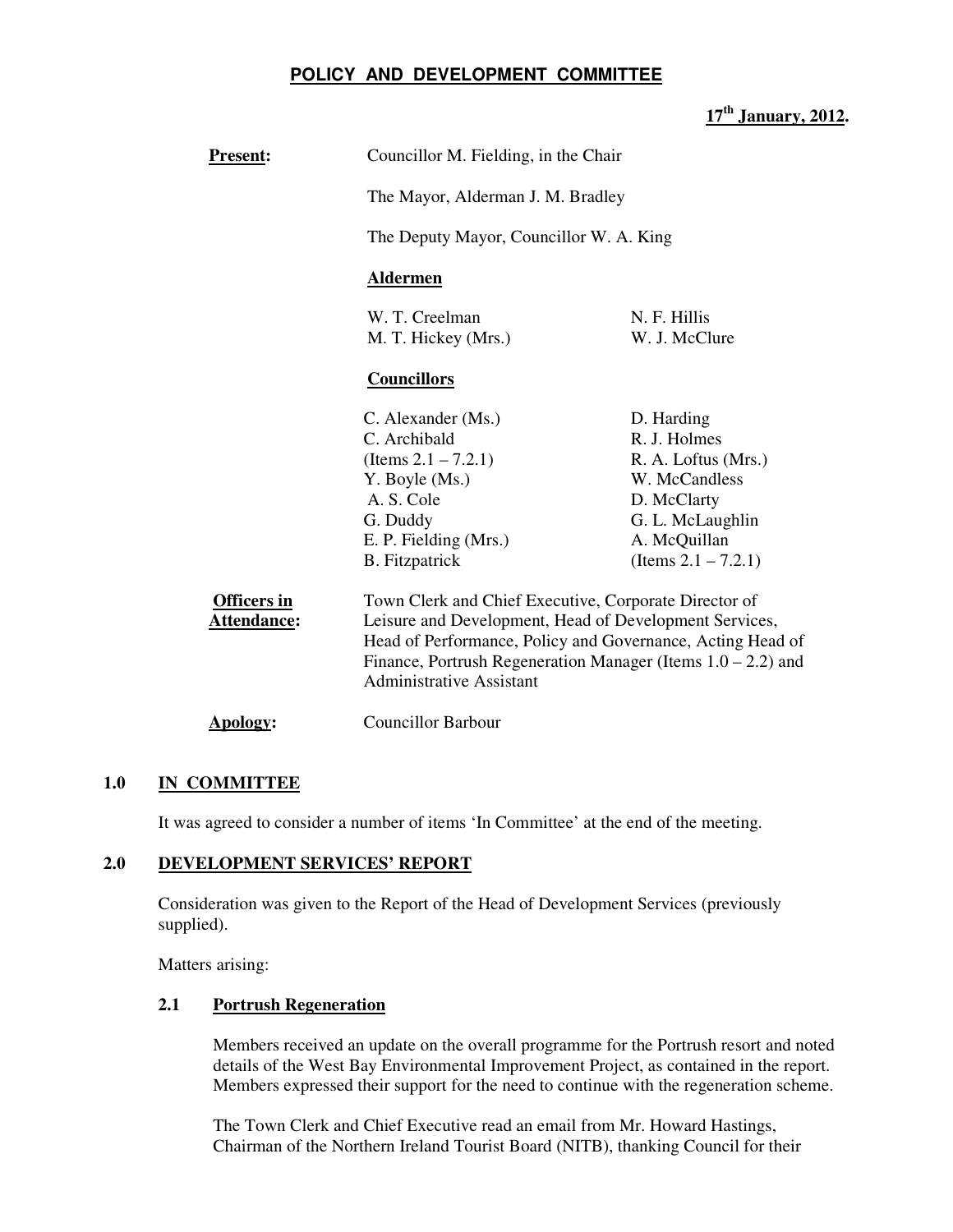participation in the press launch of the Irish Open at Portrush and advising the early establishment of a Steering Group to coordinate future work on the event.

Discussion ensued during which Members' concerns in relation to the issue of derelict buildings and queries on various issues were responded to by the Head of Development Services. In response to a request Ms. Mann agreed to bring a report on the detail of Portrush Regeneration Scheme to the Capital Programme Meeting.

### **Recommended:**

On the proposal of The Mayor and seconded by the Deputy Mayor, that Council accepts the Offer of Funding from NITB, as detailed in the report, and proceeds with the design work to RIBA Stage D for the West Bay Promenade Environmental Improvement Scheme.

# **2.2 For Information**

Members noted information on the following topics, as contained in the report:

- i) Irish Open
- ii) Launch of the Policing and Community Safety Partnerships (PCSPs) Independent Member Appointment Campaign
- iii) Invest NI Best Practice Club Event  $-25<sup>th</sup>$  January, 2012

# **3.0 CHIEF EXECUTIVE'S REPORT**

 Consideration was given to the Report of the Town Clerk and Chief Executive (previously supplied).

Matters arising:

#### **3.1 Finance**

3.1.1 Loan Sanctions

Approval for the raising of Loan Sanctions through the Department of the Environment NI was requested for the following items of capital expenditure:

- i) New Refuse Vehicle £126,705
- ii) East Strand Lighting Scheme £ 40,000

#### **Recommended:**

That Council approves the Loan Sanctions.

# 3.1.2 For Information

Members noted information on the following topics, as contained in the report:

- i) Accounts
- ii) Outstanding Rates Income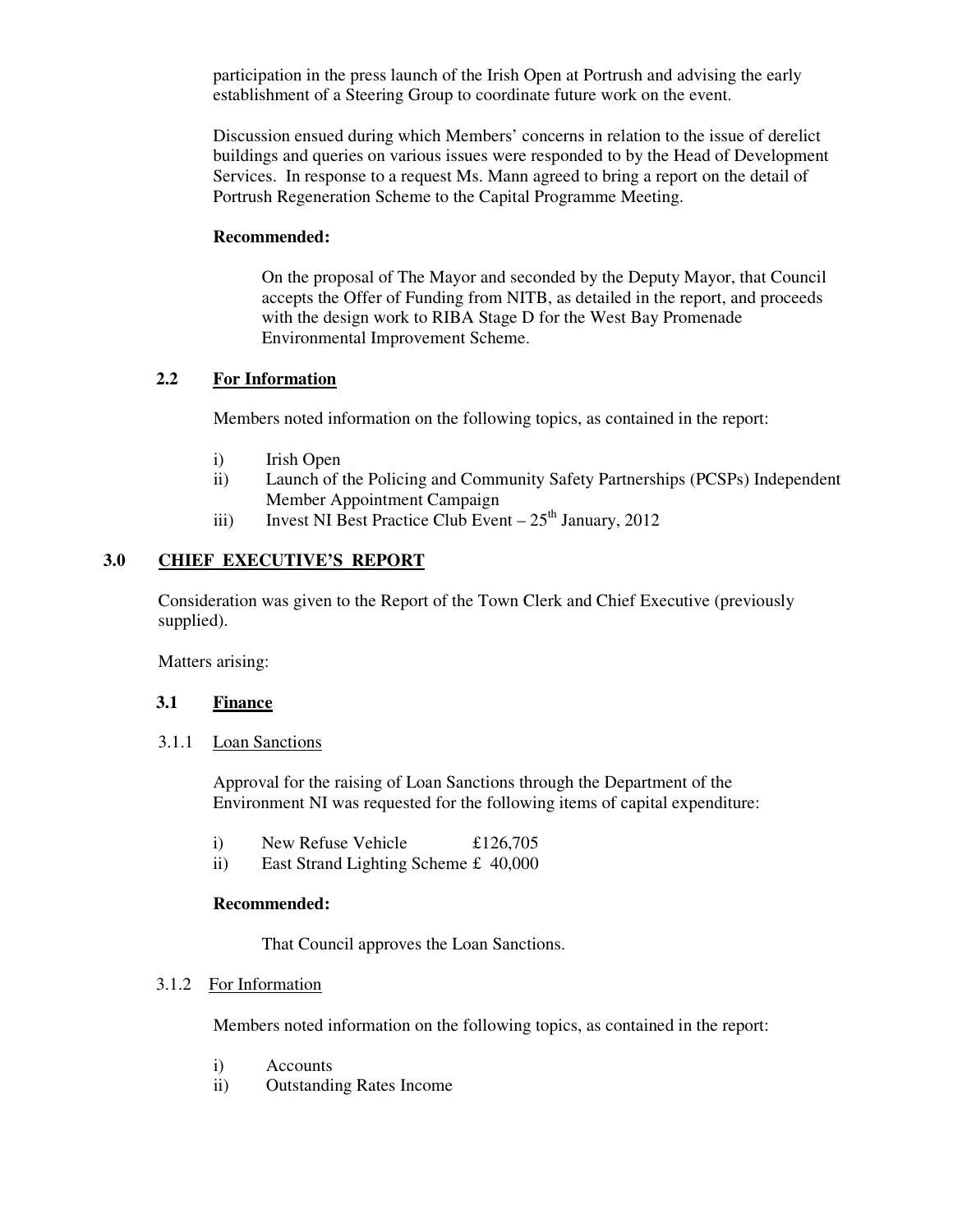#### **3.2 Human Resources**

#### 3.2.1 New Appointments

The following appointments had been made during December 2011 – January 2012.

| Name                  | <b>Position</b>                                |
|-----------------------|------------------------------------------------|
| Mr. Jonathan McFadden | P/T Physical Activity Leader                   |
| Mr. Gary Fowler       | <b>Active Communities Multi-Skills Coach</b>   |
|                       | specialising in Netball                        |
| Mrs. Agnieszka Stec   | Caretaker, Ballysally                          |
| Mrs. Karina McCollum  | <b>Temporary Community Development Manager</b> |
| Mrs. Mamie Anderson   | Peace III P/T Community Cohesion Officer       |
|                       |                                                |

#### **3.3 Members' Services**

#### 3.3.1 The Somme Association 2012 Pilgrimage

 Consideration was given to Council representation on the 2012 Somme Pilgrimage which would be held between  $28<sup>th</sup>$  June,  $2012 - 2<sup>nd</sup>$  July,  $2012$ .

It was proposed by Alderman Hillis and seconded by Alderman Mrs. Hickey:

That one representative attend and that to be The Mayor.

It was proposed, as an amendment, by Alderman McClure and seconded by Councillor McQuillan:

That two representatives attend, to be the current Mayor and the incoming Mayor.

 On being put to the vote, the amendment received ten votes in favour and ten votes against. The Chairman used his casting vote to carry the amendment.

With the previous amendment as the new substantive proposal, a further amendment was proposed by Alderman Mrs. Hickey and seconded by Councillor Fitzpatrick:

 That two representatives attend, to be the current Mayor and the representative on The Somme Committee, Councillor McLaughlin.

During a period of discussion, Alderman Mrs. Hickey withdrew the amendment.

#### **Recommended:**

 That two representatives attend the 2012 Somme Pilgrimage, to be the current Mayor and the incoming Mayor.

 With the agreement of Members, the Town Clerk and Chief Executive advised that a draft policy paper on the 2013 Somme Pilgrimage would be brought to a future meeting of Council.